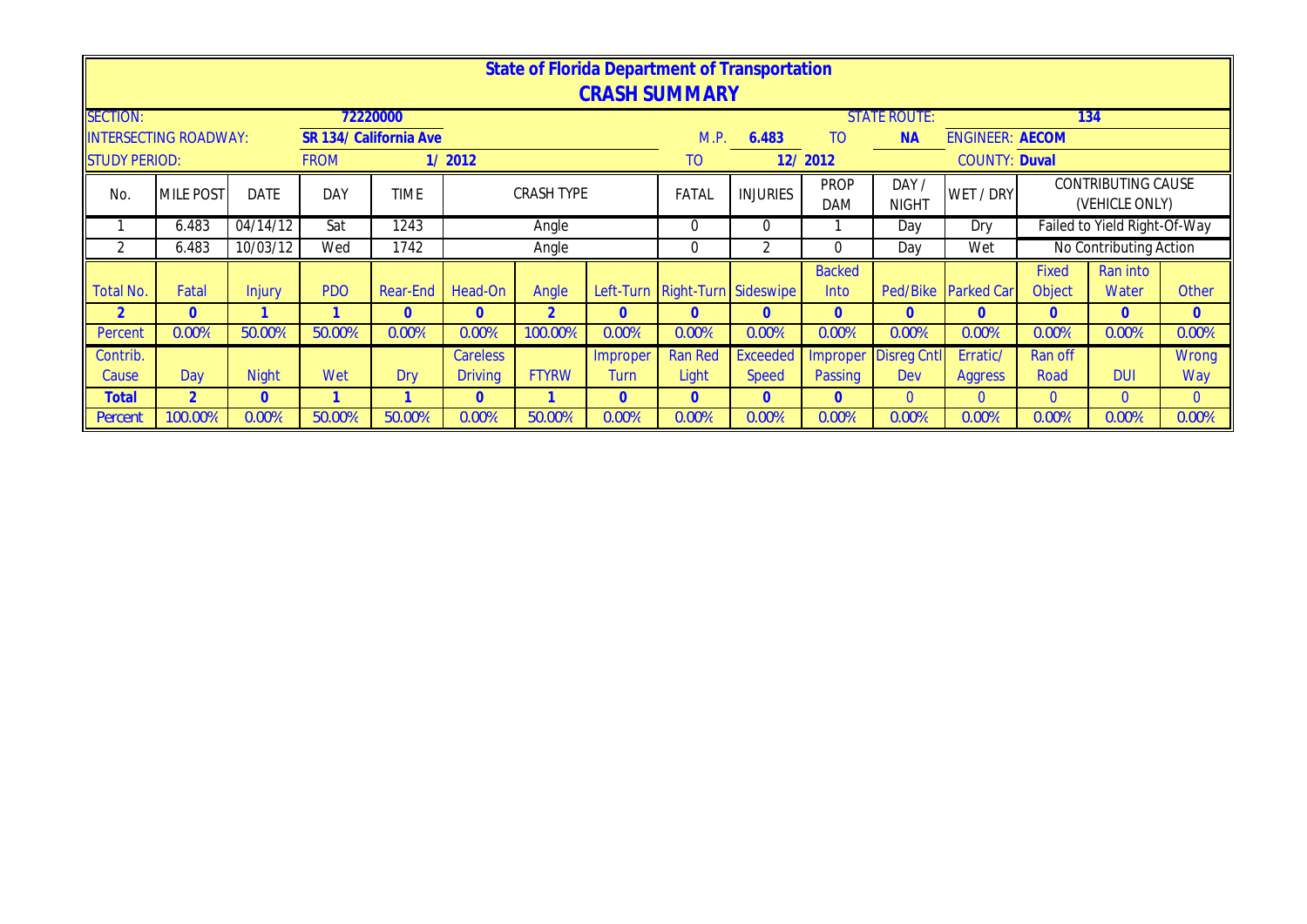|                      |                              |              |                |                        |                                        |                   |              | <b>State of Florida Department of Transportation</b> |                 |                       |                       |                        |                               |                                      |                |
|----------------------|------------------------------|--------------|----------------|------------------------|----------------------------------------|-------------------|--------------|------------------------------------------------------|-----------------|-----------------------|-----------------------|------------------------|-------------------------------|--------------------------------------|----------------|
|                      |                              |              |                |                        |                                        |                   |              | <b>CRASH SUMMARY</b>                                 |                 |                       |                       |                        |                               |                                      |                |
| <b>SECTION:</b>      |                              |              |                | 72220000               |                                        |                   |              |                                                      |                 |                       | <b>STATE ROUTE:</b>   |                        |                               | 134                                  |                |
|                      | <b>INTERSECTING ROADWAY:</b> |              |                | SR 134/ California Ave |                                        |                   |              | M.P.                                                 | 6.483           | TO                    | <b>NA</b>             | <b>ENGINEER: AECOM</b> |                               |                                      |                |
| <b>STUDY PERIOD:</b> |                              |              | <b>FROM</b>    |                        | 1/2013                                 |                   |              | TO                                                   |                 | 12/2013               |                       | <b>COUNTY: Duval</b>   |                               |                                      |                |
| No.                  | <b>MILE POST</b>             | <b>DATE</b>  | DAY            | <b>TIME</b>            |                                        | <b>CRASH TYPE</b> |              | FATAL                                                | <b>INJURIES</b> | <b>PROP</b><br>DAM    | DAY /<br><b>NIGHT</b> | WET / DRY              |                               | CONTRIBUTING CAUSE<br>(VEHICLE ONLY) |                |
| 3                    | 6.483                        | 03/18/13     | Mon            | 0105                   |                                        | Angle             |              | $\Omega$                                             |                 | $\Omega$              | Night                 | Dry                    |                               | Failed to Yield Right-Of-Way         |                |
| 4                    | 6.483                        | 08/22/13     | Thu            | 1434                   |                                        | Angle             |              | 0                                                    | 2               | $\Omega$              | Day                   | Wet                    |                               | Failed to Yield Right-Of-Way         |                |
| <b>Total No.</b>     | Fatal                        | Injury       | <b>PDO</b>     | Rear-End               | Head-On                                | Angle             |              | Left-Turn Right-Turn Sideswipe                       |                 | <b>Backed</b><br>Into | Ped/Bike              | <b>Parked Car</b>      | <b>Fixed</b><br><b>Object</b> | Ran into<br>Water                    | <b>Other</b>   |
| $\overline{2}$       | 0                            |              | $\overline{0}$ | 0                      | $\mathbf{0}$                           | $\overline{2}$    | 0            | $\mathbf{0}$                                         | $\overline{0}$  | $\Omega$              | $\mathbf{0}$          | $\mathbf{0}$           | $\Omega$                      | $\overline{0}$                       | $\mathbf{0}$   |
| Percent              | 0.00%                        | 100.00%      | 0.00%          | 0.00%                  | 0.00%                                  | 100.00%           | 0.00%        | 0.00%                                                | 0.00%           | 0.00%                 | 0.00%                 | 0.00%                  | 0.00%                         | 0.00%                                | 0.00%          |
| Contrib.             |                              |              |                |                        | <b>Careless</b>                        |                   | Improper     | <b>Ran Red</b>                                       | <b>Exceeded</b> | Improper              | <b>Disreg Cntl</b>    | Erratic/               | Ran off                       |                                      | <b>Wrong</b>   |
| Cause                | Day                          | <b>Night</b> | Wet            | Dry                    | <b>FTYRW</b><br><b>Driving</b><br>Turn |                   |              | Light                                                | <b>Speed</b>    | Passing               | Dev                   | <b>Aggress</b>         | Road                          | <b>DUI</b>                           | Way            |
| <b>Total</b>         |                              |              |                |                        | $\overline{0}$                         | $\overline{2}$    | $\mathbf{0}$ | $\mathbf{0}$                                         | $\overline{0}$  | $\mathbf{0}$          | $\overline{0}$        | $\overline{0}$         | $\overline{0}$                | $\overline{0}$                       | $\overline{0}$ |
| Percent              | 50.00%                       | 50.00%       | 50.00%         | 50.00%                 | 0.00%                                  | 100.00%           | 0.00%        | 0.00%                                                | 0.00%           | 0.00%                 | 0.00%                 | 0.00%                  | 0.00%                         | 0.00%                                | 0.00%          |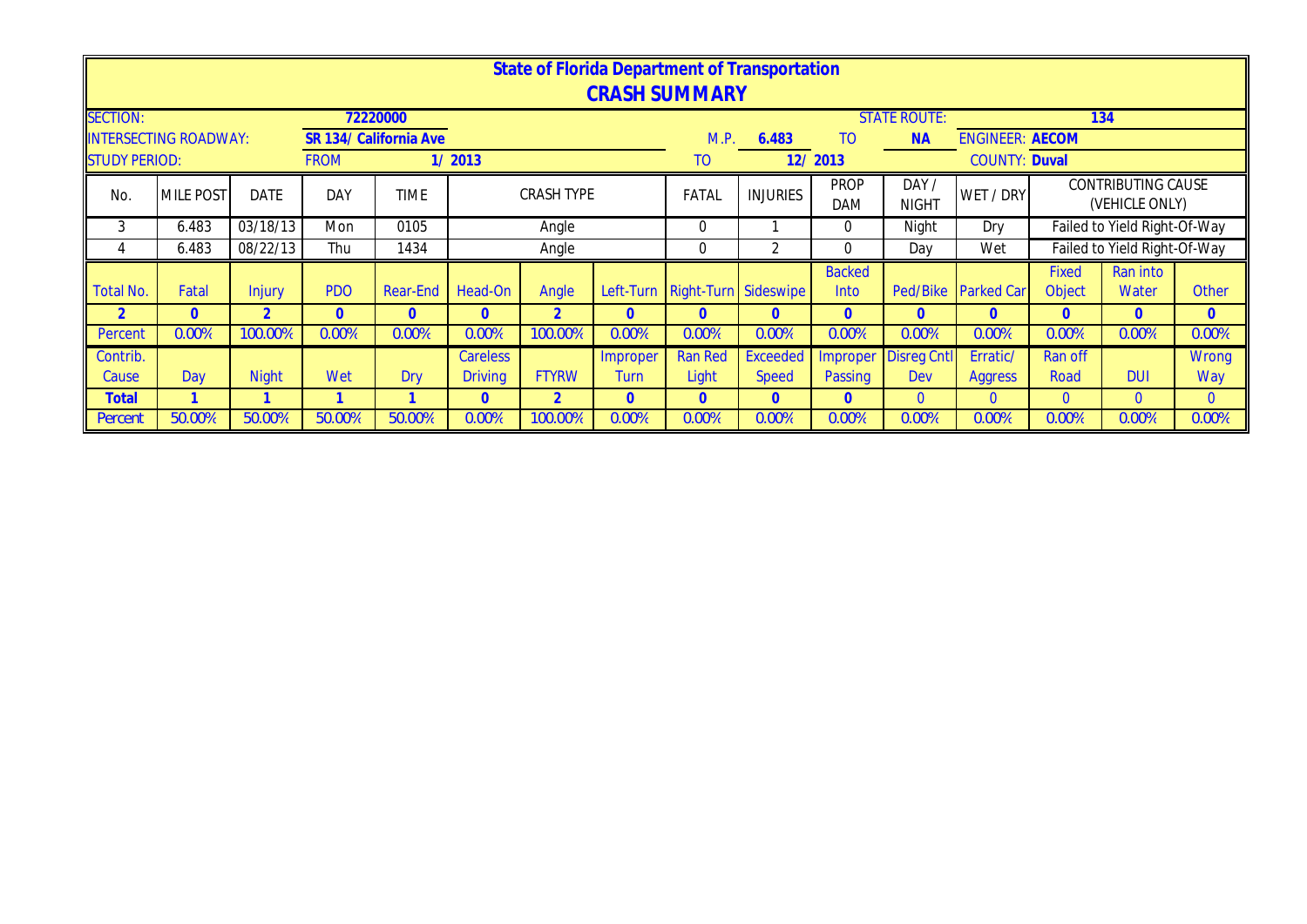|                      |                              |              |             |                        |                 |                   |              | State of Florida Department of Transportation |                 |                |                     |                        |                                  |                           |                  |
|----------------------|------------------------------|--------------|-------------|------------------------|-----------------|-------------------|--------------|-----------------------------------------------|-----------------|----------------|---------------------|------------------------|----------------------------------|---------------------------|------------------|
|                      |                              |              |             |                        |                 |                   |              | <b>CRASH SUMMARY</b>                          |                 |                |                     |                        |                                  |                           |                  |
| <b>SECTION:</b>      |                              |              |             | 72220000               |                 |                   |              |                                               |                 |                | <b>STATE ROUTE:</b> |                        |                                  | 134                       |                  |
|                      | <b>INTERSECTING ROADWAY:</b> |              |             | SR 134/ California Ave |                 |                   |              | M.P.                                          | 6.483           | T <sub>O</sub> | <b>NA</b>           | <b>ENGINEER: AECOM</b> |                                  |                           |                  |
| <b>STUDY PERIOD:</b> |                              |              | <b>FROM</b> |                        | 1/2014          |                   |              | TO.                                           |                 | 12/2014        |                     | <b>COUNTY: Duval</b>   |                                  |                           |                  |
| No.                  | <b>MILE POST</b>             | <b>DATE</b>  | <b>DAY</b>  | <b>TIME</b>            |                 | <b>CRASH TYPE</b> |              | FATAL                                         | <b>INJURIES</b> | <b>PROP</b>    | DAY/                | WET / DRY              |                                  | <b>CONTRIBUTING CAUSE</b> |                  |
|                      |                              |              |             |                        |                 |                   |              |                                               |                 | <b>DAM</b>     | <b>NIGHT</b>        |                        |                                  | (VEHICLE ONLY)            |                  |
| 5                    | 6.483                        | 04/23/14     | Wed         | 1954                   |                 | Angle             |              | 0                                             | $\mathbf 0$     |                | Night               | Dry                    |                                  | Not Coded                 |                  |
| O                    | 6.482                        | 09/29/14     | Mon         | 1707                   |                 | Angle             |              | 0                                             | 0               |                | Day                 | Wet                    |                                  | Not Coded                 |                  |
|                      |                              |              |             |                        |                 |                   |              |                                               |                 | <b>Backed</b>  |                     |                        |                                  | Ran into                  |                  |
| <b>Total No.</b>     | Fatal                        | Injury       | <b>PDO</b>  | <b>Rear-End</b>        | Head-On         | Angle             |              | Left-Turn Right-Turn Sideswipe                |                 | Into           |                     |                        | Ped/Bike Parked Car Fixed Object | Water                     | <b>Other</b>     |
|                      | $\mathbf{0}$                 | $\mathbf{0}$ |             | $\overline{0}$         | $\Omega$        |                   | $\Omega$     | $\Omega$                                      | $\mathbf{0}$    | $\Omega$       | $\Omega$            | $\mathbf{0}$           | $\overline{0}$                   | $\mathbf{0}$              | $\mathbf{0}$     |
| Percent              | 0.00%                        | 0.00%        | 100.00%     | 0.00%                  | 0.00%           | 100.00%           | 0.00%        | 0.00%                                         | 0.00%           | 0.00%          | 0.00%               | 0.00%                  | 0.00%                            | 0.00%                     | 0.00%            |
| Contrib.             |                              |              |             |                        | <b>Careless</b> |                   | Improper     | <b>Ran Red</b>                                | <b>Exceeded</b> | Improper       | <b>Disreg</b>       | Erratic/               |                                  |                           |                  |
| Cause                | Day                          | <b>Night</b> | Wet         | Dry                    | <b>Driving</b>  | <b>FTYRW</b>      | <b>Turn</b>  | Light                                         | <b>Speed</b>    | Passing        | <b>Cntl Dev</b>     | <b>Aggress</b>         | Ran off Road                     | <b>DUI</b>                | <b>Wrong Way</b> |
| <b>Total</b>         |                              |              |             |                        | $\overline{0}$  | $\Omega$          | $\mathbf{0}$ | $\Omega$                                      | $\theta$        | $\overline{0}$ | $\mathbf{0}$        | $\mathbf{0}$           | $\mathbf{0}$                     | $\mathbf{0}$              | $\mathbf{0}$     |
| Percent              | 50.00%                       | 50.00%       | 50.00%      | 50.00%                 | 0.00%           | 0.00%             | 0.00%        | 0.00%                                         | 0.00%           | 0.00%          | 0.00%               | 0.00%                  | 0.00%                            | 0.00%                     | 0.00%            |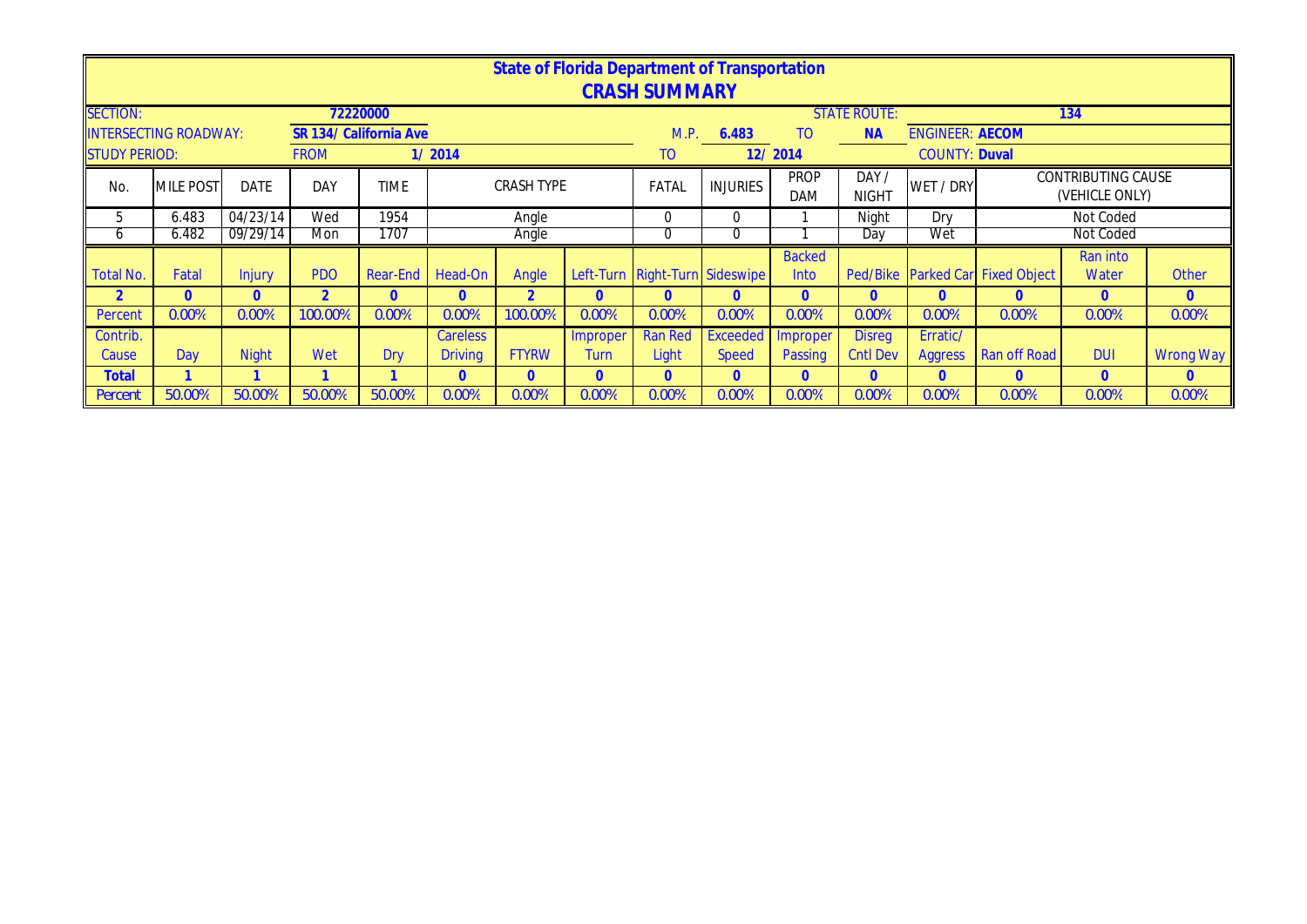|                      |                              |              |                |                        |                                        |                   |                | State of Florida Department of Transportation<br><b>CRASH SUMMARY</b> |                 |                           |                       |                        |              |                                             |                |
|----------------------|------------------------------|--------------|----------------|------------------------|----------------------------------------|-------------------|----------------|-----------------------------------------------------------------------|-----------------|---------------------------|-----------------------|------------------------|--------------|---------------------------------------------|----------------|
| <b>SECTION:</b>      |                              |              |                | 72220000               |                                        |                   |                |                                                                       |                 |                           | <b>STATE ROUTE:</b>   |                        |              | 134                                         |                |
|                      | <b>INTERSECTING ROADWAY:</b> |              |                | SR 134/ California Ave |                                        |                   |                | M.P.                                                                  | 6.483           | T <sub>O</sub>            | <b>NA</b>             | <b>ENGINEER: AECOM</b> |              |                                             |                |
| <b>STUDY PERIOD:</b> |                              |              | <b>FROM</b>    |                        | 1/2015                                 |                   |                | <b>TO</b>                                                             |                 | 12/2015                   |                       | <b>COUNTY: Duval</b>   |              |                                             |                |
| N <sub>o</sub>       | <b>MILE POST</b>             | <b>DATE</b>  | DAY            | <b>TIME</b>            |                                        | <b>CRASH TYPE</b> |                | FATAL                                                                 | <b>INJURIES</b> | <b>PROP</b><br><b>DAM</b> | DAY /<br><b>NIGHT</b> | WET / DRY              |              | <b>CONTRIBUTING CAUSE</b><br>(VEHICLE ONLY) |                |
|                      | 6.483                        | 04/04/15     | Sat            | 1605                   |                                        | Left-Turn         |                | $\Omega$                                                              | $\overline{0}$  |                           | Day                   | Dry                    |              | Other Contributing Action                   |                |
| 8                    | 6.483                        | 06/25/15     | Thu            | 1640                   |                                        | Angle             |                | $\Omega$                                                              |                 | $\Omega$                  | Dav                   | Wet                    |              | Not Coded                                   |                |
| 9                    | 6.487                        | 09/17/15     | Thu            | 0645                   |                                        | Angle             |                | 0                                                                     | $\Omega$        |                           | Night                 | Dry                    |              | Failed to Yield Right-Of-Way                |                |
|                      |                              |              |                |                        |                                        |                   |                |                                                                       |                 | <b>Backed</b>             |                       |                        | <b>Fixed</b> | Ran into                                    |                |
| Total No.            | Fatal                        | Injury       | <b>PDO</b>     | Rear-End               | Head-On                                | Angle             |                | Left-Turn Right-Turn Sideswipe                                        |                 | Into                      | Ped/Bike              | <b>Parked Car</b>      | Object       | Water                                       | <b>Other</b>   |
| 3                    | 0                            |              | $\overline{2}$ | $\Omega$               | $\Omega$                               | $\overline{2}$    |                | $\Omega$                                                              | $\mathbf{0}$    | $\Omega$                  | $\Omega$              | $\mathbf{0}$           | $\Omega$     | $\overline{0}$                              | $\overline{0}$ |
| Percent              | 0.00%                        | 33.33%       | 66.67%         | 0.00%                  | 0.00%                                  | 66.67%            | 33.33%         | 0.00%                                                                 | 0.00%           | 0.00%                     | 0.00%                 | 0.00%                  | 0.00%        | 0.00%                                       | 0.00%          |
| Contrib.             |                              |              |                |                        | <b>Careless</b>                        |                   | Improper       | <b>Ran Red</b>                                                        | Exceeded        | Improper                  | <b>Disreg Cntl</b>    | Erratic/               | Ran off      |                                             | <b>Wrong</b>   |
| Cause                | Day                          | <b>Night</b> | Wet            | <b>Dry</b>             | <b>FTYRW</b><br><b>Driving</b><br>Turn |                   |                | Light                                                                 | <b>Speed</b>    | Passing                   | Dev                   | <b>Aggress</b>         | Road         | <b>DUI</b>                                  | Way            |
| <b>Total</b>         | $\overline{2}$               |              |                | $\overline{2}$         | $\mathbf{0}$                           |                   | $\overline{0}$ | $\Omega$                                                              | $\overline{0}$  | $\Omega$                  | $\Omega$              | $\mathbf{0}$           | $\Omega$     | $\Omega$                                    | $\mathbf{0}$   |
| Percent              | 66.67%                       | 33.33%       | 33.33%         | 66.67%                 | 0.00%                                  | 33.33%            | 0.00%          | 0.00%                                                                 | 0.00%           | 0.00%                     | 0.00%                 | 0.00%                  | 0.00%        | 0.00%                                       | 0.00%          |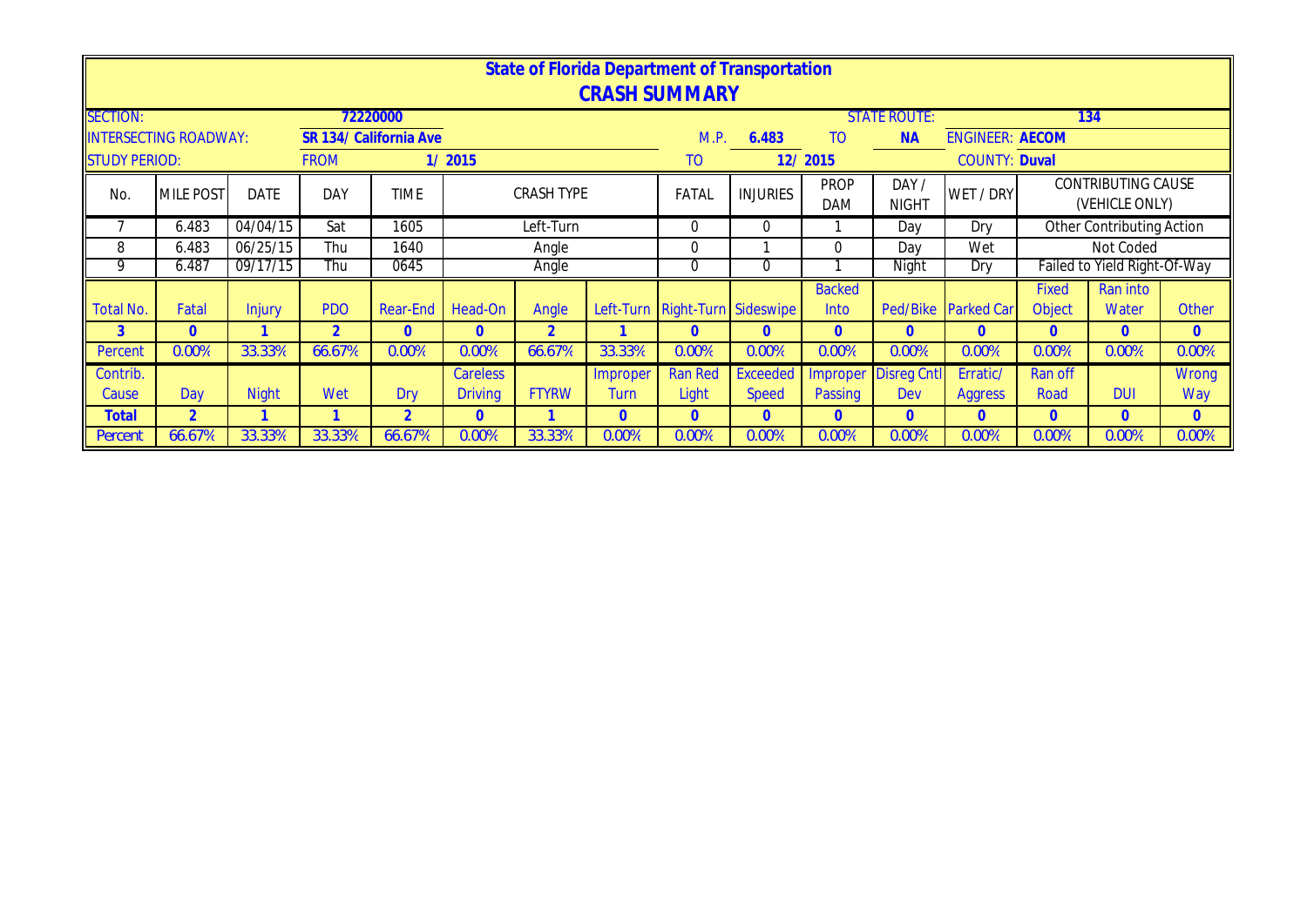|                      |                             |               |             |                        |                 |                               |                | State of Florida Department of Transportation<br><b>CRASH SUMMARY</b> |                 |                           |                      |                        |               |                                             |                |
|----------------------|-----------------------------|---------------|-------------|------------------------|-----------------|-------------------------------|----------------|-----------------------------------------------------------------------|-----------------|---------------------------|----------------------|------------------------|---------------|---------------------------------------------|----------------|
| <b>SECTION:</b>      |                             |               |             | 72220000               |                 |                               |                |                                                                       |                 |                           | <b>STATE ROUTE:</b>  |                        |               | 134                                         |                |
|                      | <b>NTERSECTING ROADWAY:</b> |               |             | SR 134/ California Ave |                 |                               |                | M.P.                                                                  | 6.483           | T <sub>O</sub>            | <b>NA</b>            | <b>ENGINEER: AECOM</b> |               |                                             |                |
| <b>STUDY PERIOD:</b> |                             |               | <b>FROM</b> |                        | 1/2016          |                               |                | T <sub>O</sub>                                                        |                 | 12/2016                   |                      | <b>COUNTY: Duval</b>   |               |                                             |                |
| No.                  | <b>MILE POST</b>            | <b>DATE</b>   | DAY         | <b>TIME</b>            |                 | <b>CRASH TYPE</b>             |                | FATAL                                                                 | <b>INJURIES</b> | <b>PROP</b><br><b>DAM</b> | DAY/<br><b>NIGHT</b> | WET / DRY              |               | <b>CONTRIBUTING CAUSE</b><br>(VEHICLE ONLY) |                |
| 10                   | 6.483                       | 07/12/16      | Tue         | 1600                   |                 | Angle                         |                | $\Omega$                                                              | 3               | 0                         | Day                  | Wet                    |               | Failed to Yield Right-Of-Way                |                |
| 11                   | 6.483                       | 08/26/16      | Fri         | 1455                   |                 | Angle                         |                | $\Omega$                                                              |                 | 0                         | Day                  | Dry                    |               | <b>Careless or Negligent Manner</b>         |                |
| 12                   | 6.483                       | 09/12/16      | Mon         | 1732                   |                 | Angle                         |                | $\Omega$                                                              |                 | 0                         | Day                  | Dry                    |               | Not Coded                                   |                |
| 13                   | 6.483                       | 12/25/16      | Sun         | 1100                   |                 | Angle                         |                | $\Omega$                                                              | 0               |                           | Day                  | Dry                    |               | Ran Stop Sign                               |                |
|                      |                             |               |             |                        |                 |                               |                |                                                                       |                 | <b>Backed</b>             |                      |                        | Fixed         | Ran into                                    |                |
| Total No.            | Fatal                       | <b>Injury</b> | <b>PDO</b>  | Rear-End               | Head-On         | Angle                         |                | Left-Turn Right-Turn Sideswipe                                        |                 | Into                      | Ped/Bike             | <b>Parked Car</b>      | <b>Object</b> | Water                                       | <b>Other</b>   |
| 4                    | $\Omega$                    | 3             |             | $\mathbf{0}$           | $\mathbf{0}$    | 4                             | $\mathbf{0}$   | $\mathbf{0}$                                                          | $\mathbf{0}$    | $\Omega$                  | $\Omega$             | $\mathbf{0}$           | $\Omega$      | $\overline{0}$                              | $\overline{0}$ |
| Percent              | 0.00%                       | 75.00%        | 25.00%      | $0.00\%$               | 0.00%           | 100.00%                       | 0.00%          | 0.00%                                                                 | 0.00%           | 0.00%                     | 0.00%                | 0.00%                  | 0.00%         | 0.00%                                       | 0.00%          |
| Contrib.             |                             |               |             |                        | <b>Careless</b> |                               | Improper       | <b>Ran Red</b>                                                        | <b>Exceeded</b> | Improper                  | <b>Disreg Cntl</b>   | Erratic/               | Ran off       |                                             | Wrong          |
| Cause                | Day                         | <b>Night</b>  | Wet         | Drv                    | <b>Driving</b>  | <b>FTYRW</b><br>Light<br>Turn |                |                                                                       | <b>Speed</b>    | Passing                   | Dev                  | <b>Aggress</b>         | Road          | <b>DUI</b>                                  | Way            |
| <b>Total</b>         | 4                           | $\theta$      |             | 3                      |                 |                               | $\overline{0}$ | $\Omega$                                                              | $\Omega$        | $\overline{0}$            | $\Omega$             | $\mathbf{0}$           | $\Omega$      | $\Omega$                                    | $\Omega$       |
| Percent              | 100.00%                     | 0.00%         | 25.00%      | 75.00%                 | 25.00%          | 25.00%                        | 0.00%          | 0.00%                                                                 | 0.00%           | 0.00%                     | 0.00%                | 0.00%                  | 0.00%         | 0.00%                                       | 0.00%          |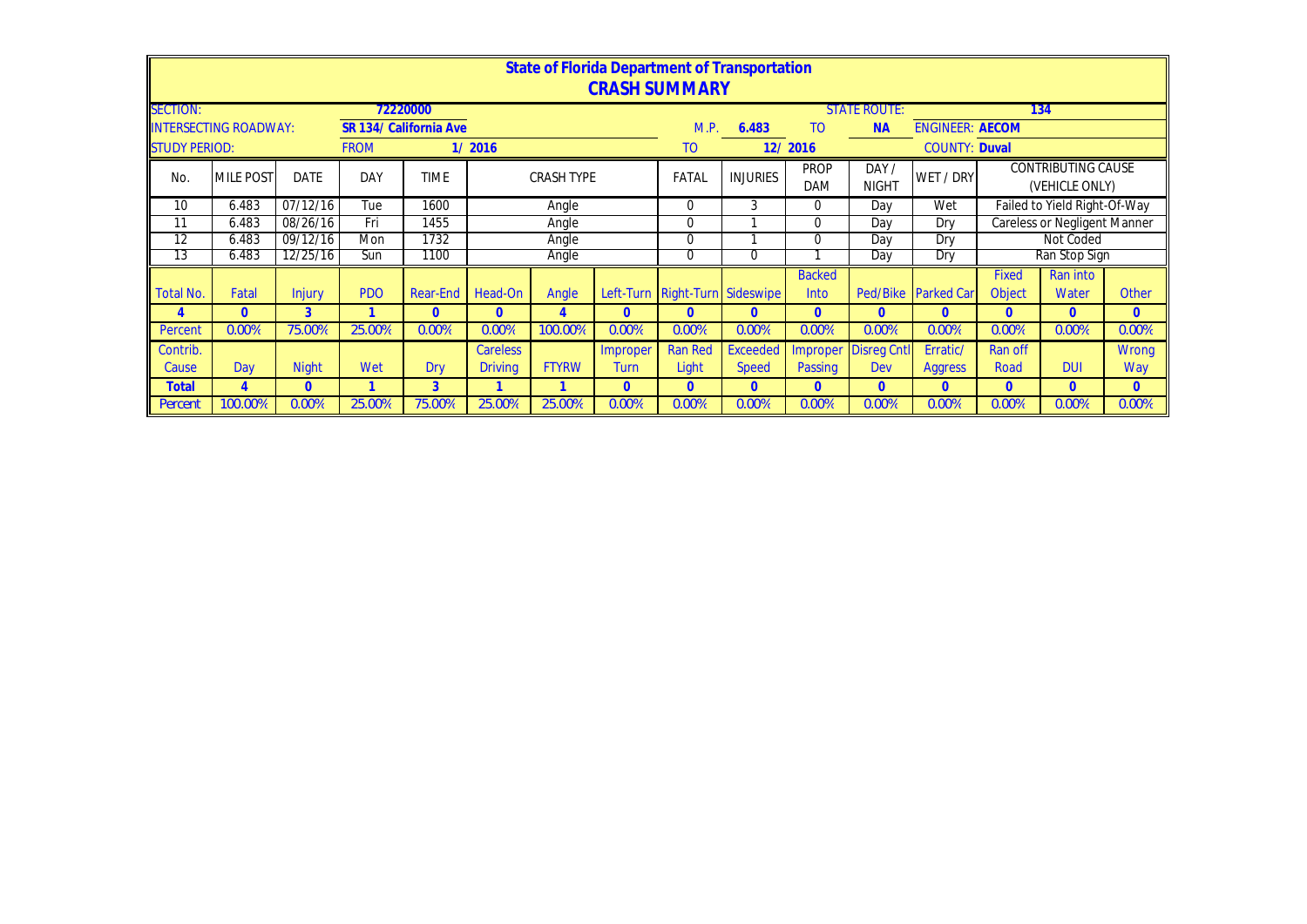## ESTIMATED CRASH REDUCTION SR 134 at California Avenue

| <b>IMPROVEMENT</b>                                                                   | <b>CRF Source</b> |       |                  |           | $(2012 - 2016)$                   | NUMBER OF CRASHES POTENTIALLY IMPACTED |              |       |                  |                  | ARF <sup>X</sup>           |                  |              |       |           | <b>ESTIMATED REDUCTION IN CRASHES</b> | $(2012 - 2016)$                   |                  |              | <b>AVERAGE CRASH</b><br><b>REDUCTION PER YR</b> |
|--------------------------------------------------------------------------------------|-------------------|-------|------------------|-----------|-----------------------------------|----------------------------------------|--------------|-------|------------------|------------------|----------------------------|------------------|--------------|-------|-----------|---------------------------------------|-----------------------------------|------------------|--------------|-------------------------------------------------|
|                                                                                      |                   | ANGLE | <b>LEFT-TURN</b> | SIDESWIPE | <b>OTHER NON-</b><br><b>FIXED</b> | <b>GUARDRAIL</b>                       | <b>NIGHT</b> | ANGLE | <b>LEFT-TURN</b> | <b>SIDESWIPE</b> | OTHER NON-<br><b>FIXED</b> | <b>GUARDRAIL</b> | <b>NIGHT</b> | ANGLE | LEFT-TURN | <b>SIDESWIPE</b>                      | <b>OTHER NON-</b><br><b>FIXED</b> | <b>GUARDRAIL</b> | <b>NIGHT</b> |                                                 |
| MODIFY MEDIAN OPENING BY RESTRICTING LEFT-<br>TURN/THROUGH MOVEMENTS FROM MINOR ROAD |                   | 13.0  |                  |           |                                   |                                        |              | 0.57  |                  |                  |                            |                  |              | 7.41  |           |                                       |                                   |                  |              | 1.48                                            |
|                                                                                      |                   |       |                  |           |                                   |                                        |              |       |                  |                  |                            |                  |              |       |           |                                       |                                   |                  |              | 0.00                                            |
|                                                                                      |                   |       |                  |           |                                   |                                        |              |       |                  |                  |                            |                  |              |       |           |                                       |                                   |                  |              | 0.00                                            |
|                                                                                      |                   |       |                  |           |                                   |                                        |              |       |                  |                  |                            |                  |              |       |           |                                       |                                   |                  |              | 0.00                                            |

1 - FHWA Desktop Reference for Crash Reduction Factors 2 - FDOT approved Technical Report "Update of 3 - CMFClearinghouse.org website 4 - Engineering Judgement

**NUMBER OF CRASHES (Per Year) THAT ARE LIKELY TO BE REDUCED WITH PROPOSED IMPROVEMENTS = 1.48**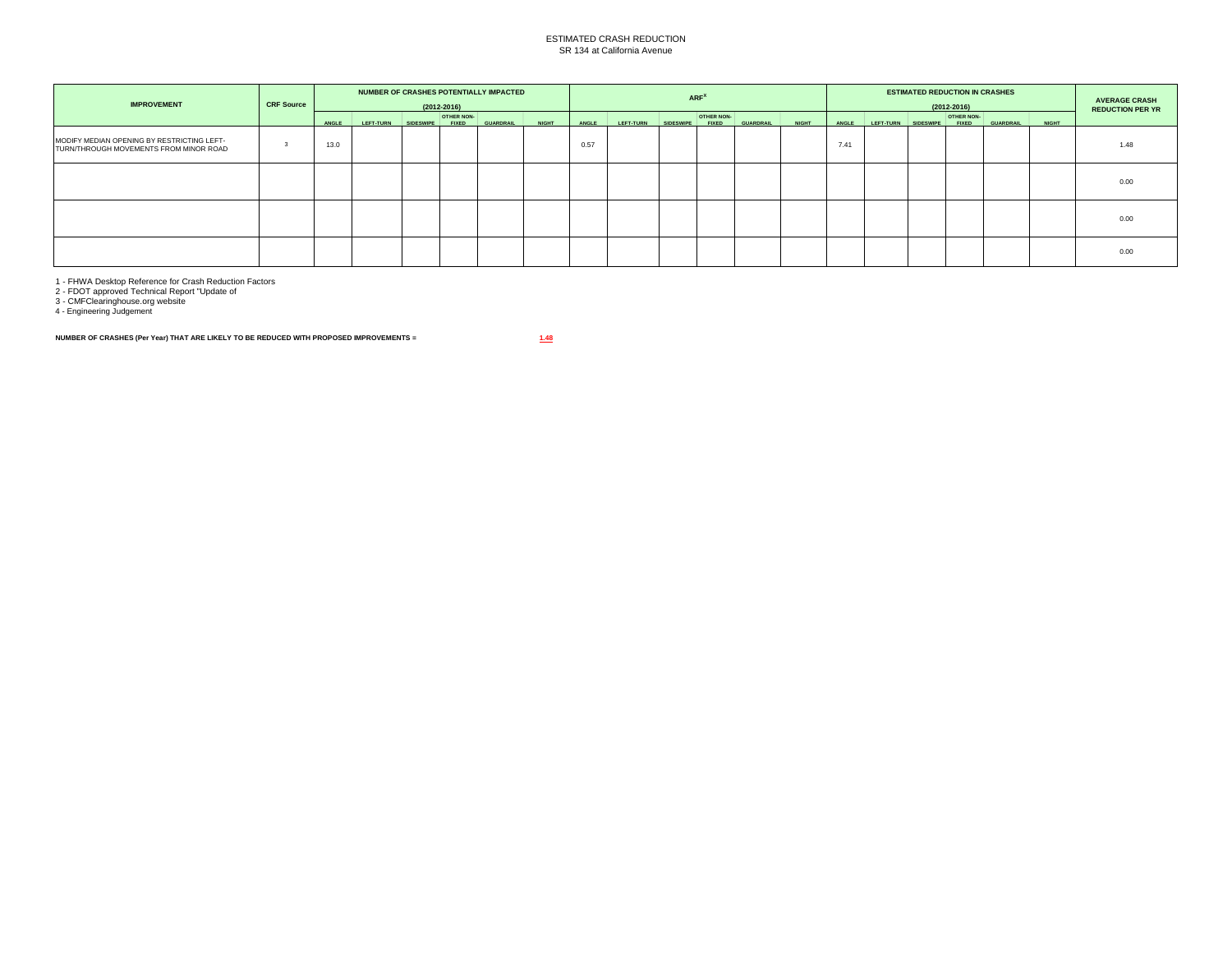| <b>FORM 511</b>      |                                                                                                                                                                                                         |                |                |                     |                               |                   | STATE OF FLORIDA DEPARTMENT OF TRANSPORTATION<br>SAFETY OFFICE ANNUAL BENEFIT COST ANALYSIS |         |                |                                                       |                              |                                                        |    |                                                       |                                     | <b>DRAFT</b>                |
|----------------------|---------------------------------------------------------------------------------------------------------------------------------------------------------------------------------------------------------|----------------|----------------|---------------------|-------------------------------|-------------------|---------------------------------------------------------------------------------------------|---------|----------------|-------------------------------------------------------|------------------------------|--------------------------------------------------------|----|-------------------------------------------------------|-------------------------------------|-----------------------------|
| 1.<br>2.<br>3.<br>4. | SUBMITTED BY<br>DATE SUBMITTED<br>PROJECT NO.<br>ALTERNATIVE NO.                                                                                                                                        |                |                |                     | <b>AECOM</b><br><b>Mar-19</b> |                   |                                                                                             |         |                | WPA NO.                                               |                              |                                                        | SN | 5. X SAFETY STUDY<br>ENV. STUDY<br>SKID (ID)<br>SPEED |                                     | 45 to 65 MPH                |
| 6.                   | <b>DISTRICT</b><br>$\overline{2}$                                                                                                                                                                       |                |                |                     |                               |                   |                                                                                             | SECTION |                | 72220000                                              |                              |                                                        |    |                                                       |                                     | SR 134 at California Avenue |
| 7.                   | <b>BEGIN MILE POST</b>                                                                                                                                                                                  |                |                |                     | 6.483                         |                   | END MILE POST                                                                               |         |                | 6.583                                                 |                              | LENGTH                                                 |    | 0.1 NODE                                              |                                     |                             |
| 8.                   | DESCRIPTION OF LOCATION/FACILITY TYPE                                                                                                                                                                   |                |                |                     |                               |                   |                                                                                             |         |                |                                                       |                              |                                                        |    |                                                       |                                     |                             |
|                      | Unsignalized intersection (median opening)                                                                                                                                                              |                |                |                     |                               |                   |                                                                                             |         |                |                                                       |                              |                                                        |    |                                                       |                                     |                             |
|                      |                                                                                                                                                                                                         |                |                |                     |                               |                   |                                                                                             |         |                |                                                       |                              |                                                        |    |                                                       |                                     |                             |
| 9.                   | CAUSE OF ACCIDENT PROBLEMS (LIST AND DISCUSS)                                                                                                                                                           |                |                |                     |                               |                   |                                                                                             |         |                |                                                       |                              |                                                        |    |                                                       |                                     |                             |
|                      | Angle/left-turn crashes related to median opening                                                                                                                                                       |                |                |                     |                               |                   |                                                                                             |         |                |                                                       |                              |                                                        |    |                                                       |                                     |                             |
|                      |                                                                                                                                                                                                         |                |                |                     |                               |                   |                                                                                             |         |                |                                                       |                              |                                                        |    |                                                       |                                     |                             |
| 10.                  | PROPOSED IMPROVEMENTS (LIST AND DISCUSS):<br>Modify median opening by restricting left-turn/through movements from minor road                                                                           |                |                |                     |                               |                   |                                                                                             |         |                |                                                       |                              |                                                        |    |                                                       |                                     |                             |
|                      |                                                                                                                                                                                                         |                |                |                     |                               |                   |                                                                                             |         |                |                                                       |                              |                                                        |    |                                                       |                                     |                             |
|                      |                                                                                                                                                                                                         |                |                |                     |                               |                   |                                                                                             |         |                |                                                       |                              |                                                        |    |                                                       |                                     |                             |
|                      |                                                                                                                                                                                                         |                |                |                     |                               |                   |                                                                                             |         |                |                                                       |                              |                                                        |    |                                                       |                                     |                             |
|                      | <b>YEAR</b>                                                                                                                                                                                             | 2012           | 2013           | 2014                | 2015                          | 2016              | AVG                                                                                         |         |                |                                                       |                              | 14. CRASH INFORMATION FOR FACILITY                     |    |                                                       |                                     |                             |
| 11.<br>12.           | No. of Crashes<br>No. of Crashes Potentially Reduced By Project                                                                                                                                         | $\overline{7}$ | $\overline{7}$ | 6<br>$7.4$          | 12                            | 12                | 10.0<br>1.48                                                                                |         |                |                                                       |                              | <b>COST/CRASH</b><br>$\sim$<br><b>CRASH CLEANUP \$</b> |    |                                                       |                                     | 123,598<br>$-100$           |
| 13.                  | TYPE                                                                                                                                                                                                    | 2012           | 2013           | 2014                | 2015                          | 2016              | Total                                                                                       | 15.     |                | ANNUAL COST OF IMPROVEMENTS                           |                              |                                                        |    |                                                       |                                     |                             |
|                      | ALL                                                                                                                                                                                                     | $\overline{7}$ | $\overline{1}$ | $\ddot{\mathbf{6}}$ | 12                            | $12 \overline{ }$ | 44                                                                                          |         |                | <b>TYPE</b>                                           |                              | COST                                                   |    | LIFE AN'L FACTOR                                      |                                     | AN'L COST                   |
|                      |                                                                                                                                                                                                         |                |                |                     |                               |                   |                                                                                             |         | А.<br>В.       | UTILITY<br>LIGHTING                                   |                              |                                                        |    | 20<br>0.0736<br>15<br>0.0899                          | $\mathsf{\$}$<br>$\pmb{\mathsf{s}}$ | ÷.                          |
|                      |                                                                                                                                                                                                         |                |                |                     |                               |                   |                                                                                             |         | С.<br>D.       | SIGNALIZATION<br>SIGNING & PVMNT                      | \$                           | 3,790.30                                               |    | 10<br>0.1233<br>0.1908<br>$\ddot{\mathbf{6}}$         | \$<br>$\mathsf S$                   | 723.04                      |
|                      |                                                                                                                                                                                                         |                |                |                     |                               |                   |                                                                                             |         | Ε.             | ROADWAY                                               | $\mathsf{\$}$                | 89,761.70                                              |    | 20<br>0.0736                                          | s                                   | 6,604.82                    |
|                      |                                                                                                                                                                                                         |                |                |                     |                               |                   |                                                                                             |         | F.             | CONT                                                  | $\mathsf S$<br>$\mathsf{\$}$ | 5,556.99<br>9,355.20                                   |    | 20<br>0.0736<br>0.0736                                | $\mathsf{s}$<br>$\boldsymbol{\$}$   | 408.89<br>688.37            |
|                      |                                                                                                                                                                                                         |                |                |                     |                               |                   |                                                                                             |         | G.<br>Η.       | MOT<br>MOB                                            | $\mathbb S$                  | 8,232.58                                               |    | 20<br>20<br>0.0736                                    | s.                                  | 605.77                      |
|                      |                                                                                                                                                                                                         |                |                |                     |                               |                   |                                                                                             |         | Ι.             | SUBTOTAL                                              | $\mathsf S$                  | 116,696.76                                             |    | 20<br>0.0736                                          | s                                   | 8,586.75                    |
|                      |                                                                                                                                                                                                         |                |                |                     |                               |                   |                                                                                             |         | J.             | PE/CEI                                                | $\mathbf{s}$<br>$\mathsf S$  | 70,018.06                                              |    | 20<br>0.0736<br>15<br>0.0899                          | s<br>$\pmb{\mathsf{s}}$             | 5,152.05                    |
|                      |                                                                                                                                                                                                         |                |                |                     |                               |                   |                                                                                             |         | К.<br>L.       | RIGHT-OF-WAY<br>CRASH CLEANUP                         |                              | $\sim$                                                 |    |                                                       |                                     | $\sim$<br>(\$148.00)        |
|                      |                                                                                                                                                                                                         |                |                |                     |                               |                   |                                                                                             |         | M.             | TOTAL                                                 | S.                           | 186,714.82                                             |    |                                                       | $\mathsf{s}$                        | 22,621.70                   |
|                      |                                                                                                                                                                                                         |                |                |                     |                               |                   |                                                                                             | 16.     |                |                                                       |                              |                                                        |    |                                                       |                                     |                             |
|                      |                                                                                                                                                                                                         |                |                |                     |                               |                   |                                                                                             |         | <b>BENEFIT</b> |                                                       |                              |                                                        |    |                                                       |                                     | \$182,925                   |
|                      |                                                                                                                                                                                                         |                |                |                     |                               |                   |                                                                                             |         |                |                                                       |                              |                                                        |    |                                                       |                                     |                             |
|                      |                                                                                                                                                                                                         |                |                |                     |                               |                   |                                                                                             | 17.     |                | <b>BENEFIT / COST</b>                                 |                              |                                                        |    |                                                       |                                     | 8.09                        |
|                      | <b>TOTAL</b>                                                                                                                                                                                            | $\overline{7}$ | $\overline{7}$ | $\ddot{\mathbf{6}}$ | 12                            | 12                | 44                                                                                          |         |                |                                                       |                              |                                                        |    |                                                       |                                     |                             |
|                      | PREPARED BY:                                                                                                                                                                                            |                |                |                     |                               |                   |                                                                                             |         |                | <b>APPROVED BY:</b>                                   |                              |                                                        |    | DATE:                                                 |                                     |                             |
| <b>AECOM</b>         |                                                                                                                                                                                                         |                |                |                     |                               |                   |                                                                                             |         |                | Byungkon (Cody) Ko, P.E. (District 2 Safety Engineer) |                              |                                                        |    | March 2019                                            |                                     |                             |
|                      | COMMENTS/CRASH REDUCTION METHOD:                                                                                                                                                                        |                |                |                     |                               |                   |                                                                                             |         |                |                                                       |                              |                                                        |    |                                                       |                                     |                             |
|                      | Crash Reduction Factors from the following source were used to estimate the reduction in crashes:<br>1. FHWA Desktop Reference for Crash Reduction Factors                                              |                |                |                     |                               |                   |                                                                                             |         |                |                                                       |                              |                                                        |    |                                                       |                                     |                             |
|                      | 2. FDOT approved Technical Report "Update of Florida Crash Reduction Factors and Countermeasures to improve the Development of District Safety Improvement Projects"<br>3. CMFClearinghouse.org website |                |                |                     |                               |                   |                                                                                             |         |                |                                                       |                              |                                                        |    |                                                       |                                     |                             |
|                      | 4. Engineering Judgement                                                                                                                                                                                |                |                |                     |                               |                   |                                                                                             |         |                |                                                       |                              |                                                        |    |                                                       |                                     |                             |
|                      | HIGH CRASH LISTINGS:                                                                                                                                                                                    |                |                |                     |                               |                   |                                                                                             |         |                |                                                       |                              |                                                        |    |                                                       |                                     |                             |
|                      |                                                                                                                                                                                                         |                |                |                     |                               |                   |                                                                                             |         |                |                                                       |                              |                                                        |    |                                                       |                                     |                             |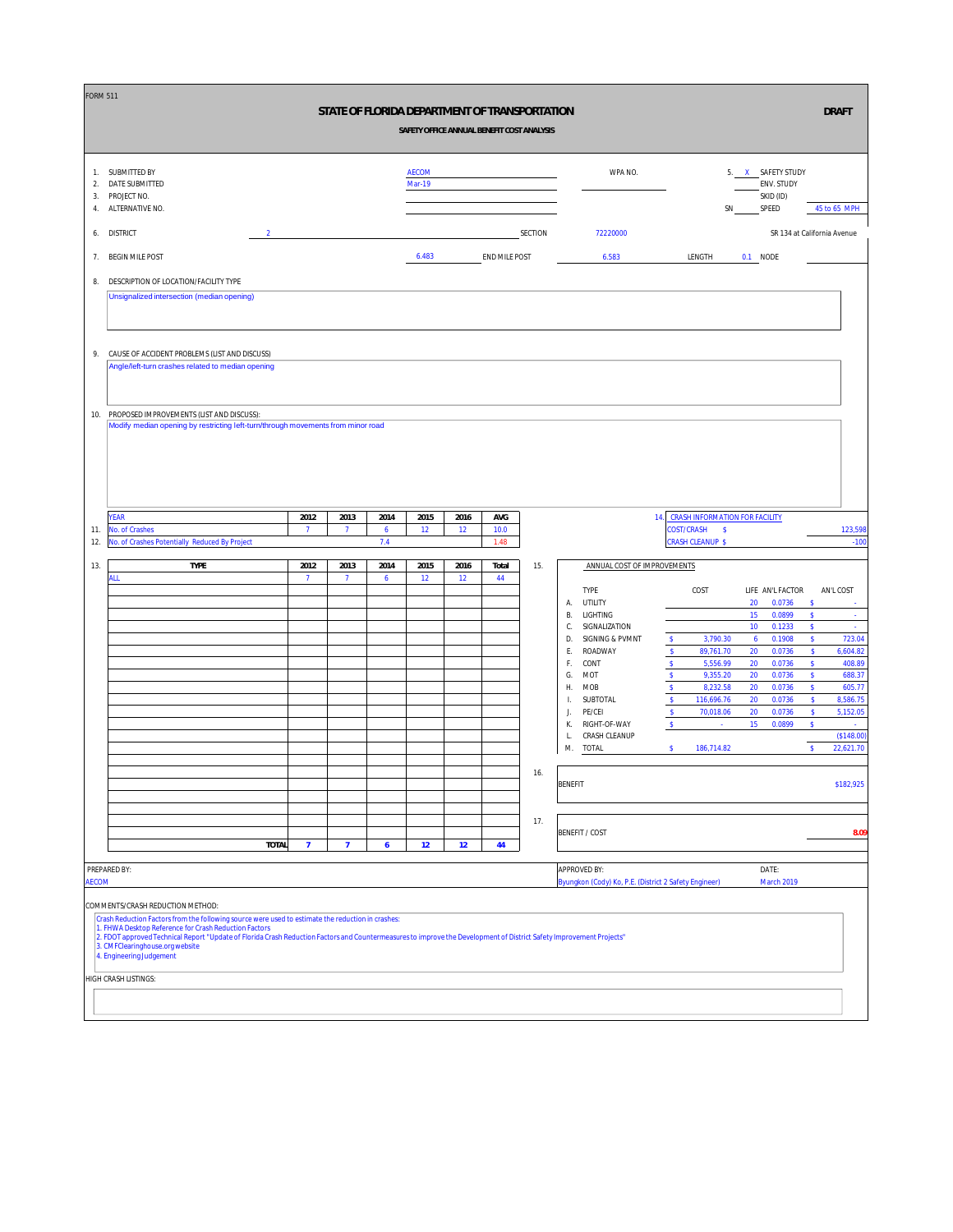## **PROJECT NET PRESENT VALUE (NPV)**

| Project Name        | SR 134 at California Avenue | Year #                     |            |       |       |         |         |         |         |         |         |         |         |         |          |         |         |         |         |         |         | 19      |         |         | 22      |
|---------------------|-----------------------------|----------------------------|------------|-------|-------|---------|---------|---------|---------|---------|---------|---------|---------|---------|----------|---------|---------|---------|---------|---------|---------|---------|---------|---------|---------|
| Current Year        |                             | 2019 Calendar Year         |            |       |       | 20221   |         | 2024    |         |         | 2027    |         |         | 2030    |          |         |         |         |         |         |         |         |         |         |         |
| Project Completion  |                             | 2022 Estimated Cost        | \$186,715  |       |       |         |         |         |         |         |         |         |         |         |          |         |         |         |         |         |         |         |         |         |         |
| Project Life        |                             | 20 Estimated Benefits      |            |       |       | 182.925 | 182.925 | 182.925 | 182,925 | 182.925 | 182,925 | 182.925 | 182,925 | 182.925 | 182.9251 | 182.925 | 182.925 | 182.925 | 182.925 | 182.925 | 182,925 | 182.925 | 182.925 | 182,925 | 182,925 |
| Project Category    | Corridor Improvements       | Calculation                |            |       |       |         |         |         |         |         |         |         |         |         |          |         |         |         |         |         |         |         |         |         |         |
| Discount Rate       | 0.04                        | Discount Factor            | 1.000      | 0.962 | 0.925 | 0.889   | 0.855   | 0.822   | 0.790   | 0.760   | 0.731   | 0.703   | 0.676   | 0.650   | 0.625    | 0.601   | 0.577   | 0.555   | 0.534   | 0.513   | 0.494   | 0.475   | 0.456   | 0.439   | 0.422   |
| <b>Project Ends</b> | 2041                        | <b>Discounted Cost</b>     | $-186,715$ |       |       |         |         |         |         |         |         |         |         |         |          |         |         |         |         |         |         |         |         |         |         |
|                     |                             | <b>Discounted Benefits</b> |            |       |       | 162,620 | 156,365 | 150,351 | 144,568 | 139,008 | 133,662 | 128,521 | 123,578 | 118,825 | 114,254  | 109,860 | 105,635 | 101.572 | 97,665  | 93,909  | 90,297  | 86,824  | 83,485  | 80,274  | 77,186  |
|                     | DRAFT                       | <b>NPV</b>                 | 2,111,742  |       |       |         |         |         |         |         |         |         |         |         |          |         |         |         |         |         |         |         |         |         |         |
|                     |                             |                            |            |       |       |         |         |         |         |         |         |         |         |         |          |         |         |         |         |         |         |         |         |         |         |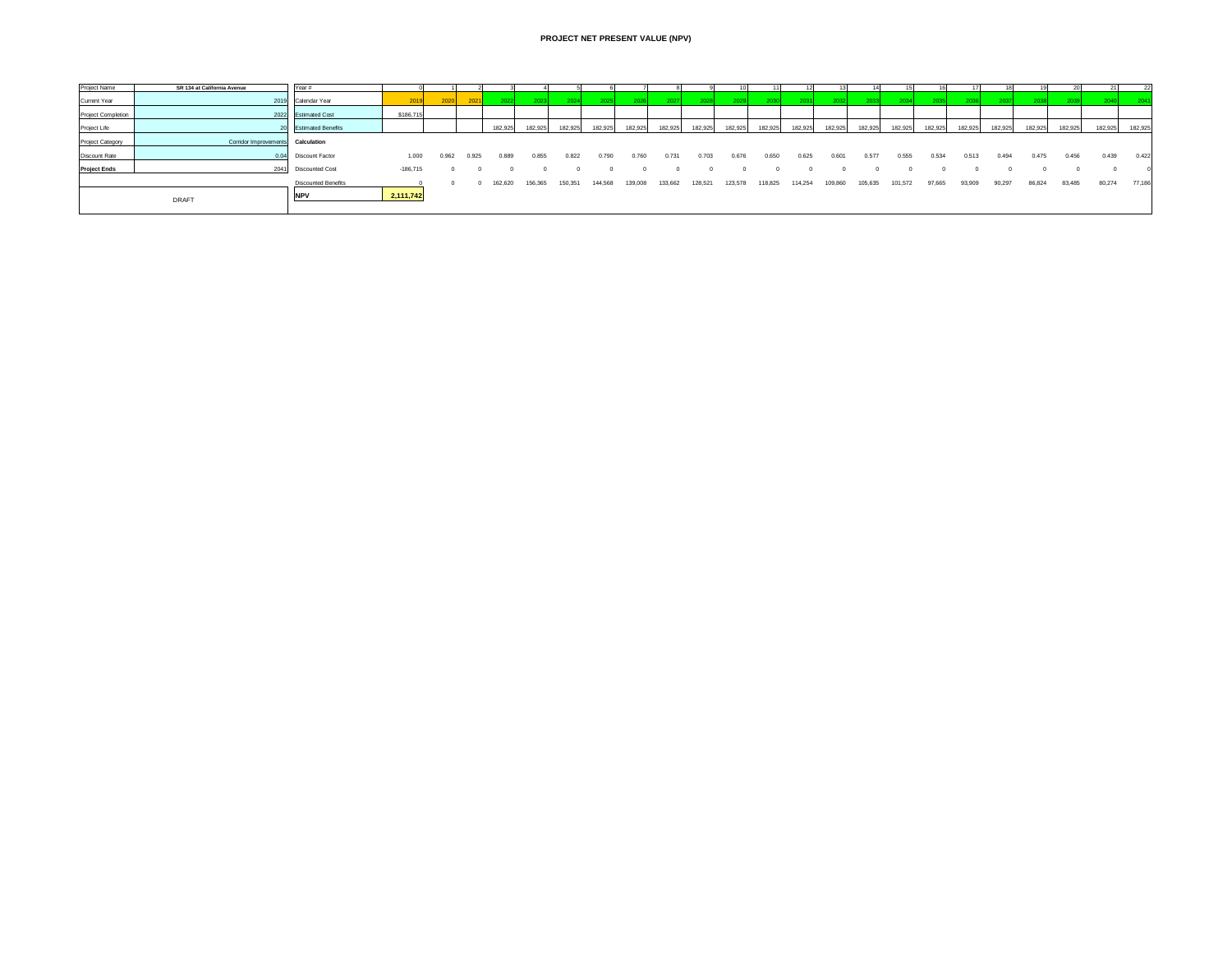|                      |                              |                |                    |             |                             |                      |          | <b>CRASH SUMMARY</b>           | State of Florida Department of Transportation |                           |                       |                        |                        |                                             |              |
|----------------------|------------------------------|----------------|--------------------|-------------|-----------------------------|----------------------|----------|--------------------------------|-----------------------------------------------|---------------------------|-----------------------|------------------------|------------------------|---------------------------------------------|--------------|
| <b>SECTION:</b>      |                              |                |                    | 72220000    |                             |                      |          |                                |                                               |                           | <b>STATE ROUTE:</b>   |                        |                        | 134                                         |              |
|                      | <b>INTERSECTING ROADWAY:</b> |                | SR 134/ Kinkaid Rd |             |                             |                      |          | M.P.                           | 6.103                                         | T <sub>O</sub>            | <b>NA</b>             | <b>ENGINEER: AECOM</b> |                        |                                             |              |
| <b>STUDY PERIOD:</b> |                              |                | <b>FROM</b>        |             | 1/2012                      |                      |          | TO                             |                                               | 12/2012                   |                       | <b>COUNTY: Duval</b>   |                        |                                             |              |
| No.                  | <b>MILE POST</b>             | <b>DATE</b>    | DAY                | <b>TIME</b> |                             | <b>CRASH TYPE</b>    |          | FATAL                          | <b>INJURIES</b>                               | <b>PROP</b><br><b>DAM</b> | DAY /<br><b>NIGHT</b> | WET / DRY              |                        | <b>CONTRIBUTING CAUSE</b><br>(VEHICLE ONLY) |              |
| 1                    | 6.101                        | 11/22/12       | Thu                | 1820        |                             | Angle                |          | $\Omega$                       | $\overline{0}$                                |                           | Night                 | Dry                    |                        | Improper Turn                               |              |
| 2                    | 6.103                        | 07/08/12       | Sun                | 1430        |                             | Angle                |          | $\Omega$                       | $\mathbf 0$                                   |                           | Day                   | Dry                    |                        | Careless or Negligent Manner                |              |
| 3                    | 6.103                        | 10/27/12       | Sat                | 1147        |                             | Angle                |          | $\Omega$                       | $\mathfrak{Z}$                                | 0                         | Day                   | Dry                    |                        | Failed to Yield Right-Of-Way                |              |
| 4                    | 6.103                        | 09/21/12       | Fri                | 1630        |                             | Angle                |          | $\Omega$                       | $\mathbf 0$                                   |                           | Day                   | Dry                    |                        | <b>Careless or Negligent Manner</b>         |              |
| 5                    | 6.103                        | 12/08/12       | Sat                | 1511        |                             | Angle                |          | $\overline{0}$                 |                                               | $\Omega$                  | Day                   | Dry                    |                        | Failed to Yield Right-Of-Way                |              |
| 6                    | 6.103                        | 09/28/12       | Fri                | 1635        |                             | Angle                |          | $\overline{0}$                 | $\mathbf 0$                                   |                           | Day                   | Dry                    |                        | Failed to Yield Right-Of-Way                |              |
| <b>Total No.</b>     | Fatal                        | <b>Injury</b>  | <b>PDO</b>         | Rear-End    | Head-On                     | Angle                |          | Left-Turn Right-Turn Sideswipe |                                               | <b>Backed</b><br>Into     | Ped/Bike              | <b>Parked Car</b>      | <b>Fixed</b><br>Object | Ran into<br>Water                           | Other        |
|                      | $\Omega$                     | $\overline{2}$ | $\overline{4}$     | $\Omega$    | $\mathbf{0}$                | 6                    | $\Omega$ | $\Omega$                       | $\overline{0}$                                | $\Omega$                  | $\Omega$              | $\overline{0}$         | $\overline{0}$         | $\Omega$                                    | $\mathbf{0}$ |
| Percent              | 0.00%                        | 28.57%         | 57.14%             | 0.00%       | 0.00%                       | 85.71%               | 0.00%    | 0.00%                          | 0.00%                                         | 0.00%                     | 0.00%                 | 0.00%                  | 0.00%                  | 0.00%                                       | 0.00%        |
| Contrib.             |                              |                |                    |             | <b>Careless</b><br>Improper |                      |          | <b>Ran Red</b>                 | <b>Exceeded</b>                               | Improper                  | <b>Disreg Cntl</b>    | Erratic/               | <b>Ran off</b>         |                                             | <b>Wrong</b> |
| Cause                | Day                          | <b>Night</b>   | Wet                | <b>Dry</b>  | <b>Driving</b>              | <b>FTYRW</b><br>Turn |          |                                | <b>Speed</b>                                  | Passing                   | Dev                   | <b>Aggress</b>         | Road                   | <b>DUI</b>                                  | Way          |
| Total                | 5                            |                | $\overline{0}$     | 6           | $\overline{2}$              | 3                    |          | $\mathbf{0}$                   | $\overline{0}$                                | $\Omega$                  | $\Omega$              | $\mathbf{0}$           | $\overline{0}$         | $\overline{0}$                              | $\mathbf{0}$ |
| Percent              | 71.43%                       | 14.29%         | 0.00%              | 85.71%      | 28.57%                      | 42.86%               | 14.29%   | 0.00%                          | 0.00%                                         | 0.00%                     | 0.00%                 | 0.00%                  | 0.00%                  | 0.00%                                       | 0.00%        |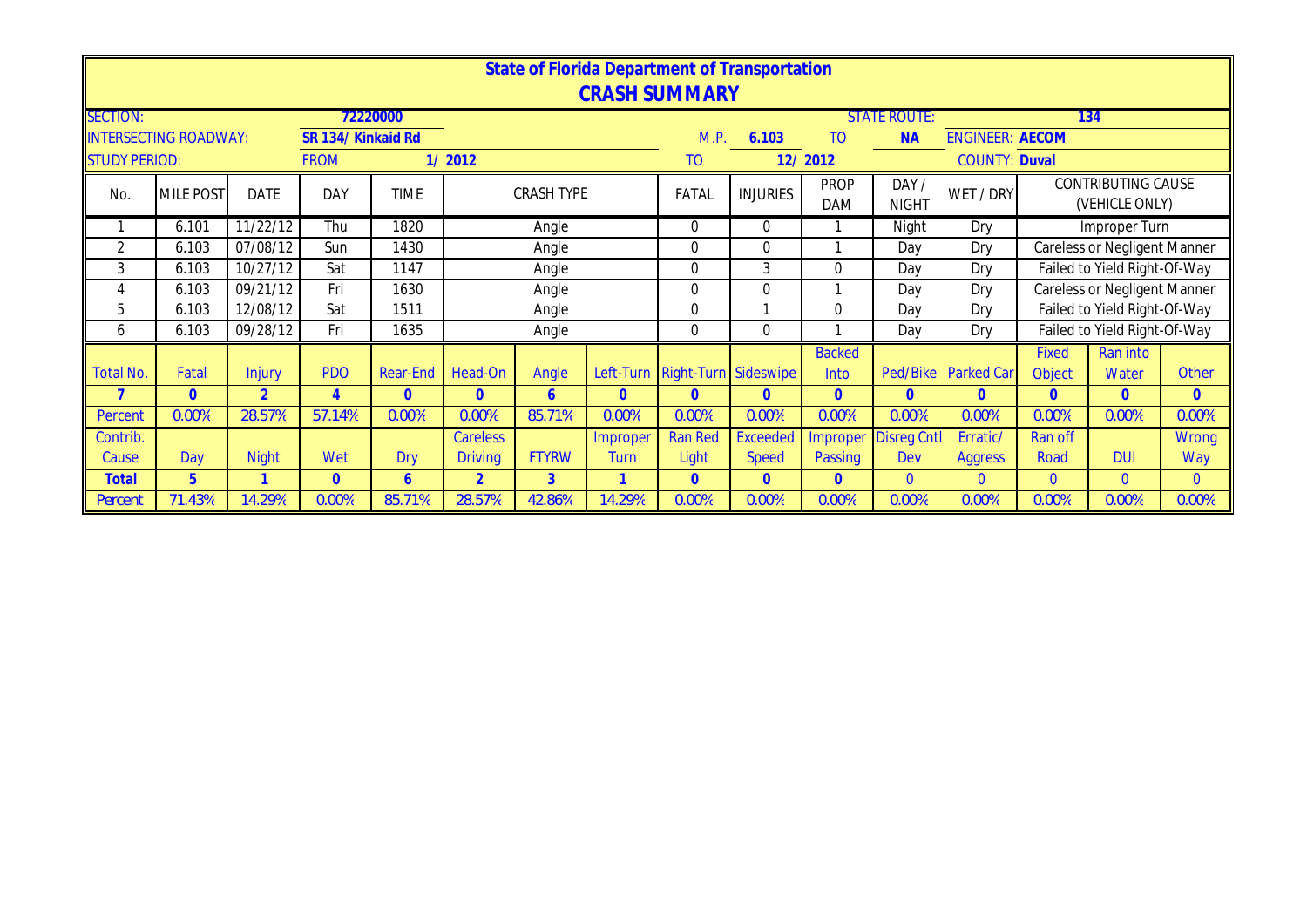|                      |                              |                |                                   |                 |                |                   |                | <b>State of Florida Department of Transportation</b> |                 |                           |                       |                                                |                |                                      |              |
|----------------------|------------------------------|----------------|-----------------------------------|-----------------|----------------|-------------------|----------------|------------------------------------------------------|-----------------|---------------------------|-----------------------|------------------------------------------------|----------------|--------------------------------------|--------------|
|                      |                              |                |                                   |                 |                |                   |                | <b>CRASH SUMMARY</b>                                 |                 |                           |                       |                                                |                |                                      |              |
| <b>SECTION:</b>      | <b>INTERSECTING ROADWAY:</b> |                |                                   | 72220000        |                |                   |                | M.P.                                                 |                 | T <sub>O</sub>            | <b>STATE ROUTE:</b>   |                                                |                | 134                                  |              |
| <b>STUDY PERIOD:</b> |                              |                | SR 134/ Kinkaid Rd<br><b>FROM</b> |                 | 1/2013         |                   |                | <b>TO</b>                                            | 6.103           | 12/2013                   | <b>NA</b>             | <b>ENGINEER: AECOM</b><br><b>COUNTY: Duval</b> |                |                                      |              |
|                      |                              |                |                                   |                 |                |                   |                |                                                      |                 |                           |                       |                                                |                |                                      |              |
| No.                  | <b>MILE POST</b>             | <b>DATE</b>    | DAY                               | <b>TIME</b>     |                | <b>CRASH TYPE</b> |                | FATAL                                                | <b>INJURIES</b> | <b>PROP</b><br><b>DAM</b> | DAY /<br><b>NIGHT</b> | WET / DRY                                      |                | CONTRIBUTING CAUSE<br>(VEHICLE ONLY) |              |
| 7                    | 6.103                        | 02/13/13       | Wed                               | 2045            |                | Angle             |                | 0                                                    | 2               | $\Omega$                  | Night                 | Wet                                            |                | Failed to Yield Right-Of-Way         |              |
| 8                    | 6.103                        | 11/14/13       | Thu                               | 0840            |                | Angle             |                | $\overline{0}$                                       | $\mathbf{A}$    | $\Omega$                  | Day                   | Dry                                            |                | Failed to Yield Right-Of-Way         |              |
| 9                    | 6.103                        | 02/13/13       | Wed                               | 2045            |                | Angle             |                | $\Omega$                                             | $\overline{2}$  | $\Omega$                  | Night                 | Wet                                            |                | Failed to Yield Right-Of-Way         |              |
| 10                   | 6.103                        | 04/06/13       | Sat                               | 1306            |                | Angle             |                | 0                                                    | $\mathbf 0$     |                           | Day                   | Dry                                            |                | Not Coded                            |              |
| 11                   | 6.103                        | 08/07/13       | Wed                               | 1210            |                | Angle             |                | $\overline{0}$                                       |                 | $\mathbf 0$               | Day                   | Dry                                            |                | Failed to Yield Right-Of-Way         |              |
| 12                   | 6.103                        | 08/23/13       | Fri                               | 1800            |                | Angle             |                | 0                                                    | $\overline{2}$  | $\Omega$                  | Night                 | Wet                                            |                | Improper Turn                        |              |
| 13                   | 6.103                        | 10/20/13       | Sun                               | 1235            |                | Head-On           |                | 0                                                    | 3               | $\Omega$                  | Day                   | Dry                                            |                | Failed to Yield Right-Of-Way         |              |
| 14                   | 6.103                        | 04/29/13       | Mon                               | 1951            |                | Angle             |                | 0                                                    | 2               | $\Omega$                  | Night                 | Wet                                            |                | <b>Careless or Negligent Manner</b>  |              |
|                      |                              |                |                                   |                 |                |                   |                |                                                      |                 | <b>Backed</b>             |                       |                                                | Fixed          | Ran into                             |              |
| <b>Total No.</b>     | Fatal                        | Injury         | <b>PDO</b>                        | <b>Rear-End</b> | Head-On        | Angle             | Left-Turn      | Right-Turn Sideswipe                                 |                 | Into                      | Ped/Bike              | <b>Parked Car</b>                              | Object         | Water                                | <b>Other</b> |
| 8                    | $\overline{0}$               | $\overline{7}$ | $\overline{1}$                    | $\overline{0}$  |                | $\overline{ }$    | $\overline{0}$ | $\Omega$                                             | $\overline{0}$  | $\overline{0}$            | $\overline{0}$        | $\mathbf{0}$                                   | $\overline{0}$ | $\overline{0}$                       | $\mathbf{0}$ |
| Percent              | 0.00%                        | 87.50%         | 12.50%                            | 0.00%           | 12.50%         | 87.50%            | 0.00%          | 0.00%                                                | 0.00%           | 0.00%                     | 0.00%                 | 0.00%                                          | 0.00%          | 0.00%                                | 0.00%        |
| Contrib.             |                              |                |                                   |                 | Careless       |                   | Improper       | <b>Ran Red</b>                                       | <b>Exceeded</b> | mproper                   | <b>Disreg Cntl</b>    | Erratic/                                       | Ran off        |                                      | <b>Wrong</b> |
| Cause                | Day                          | <b>Night</b>   | Wet                               | Dry             | <b>Driving</b> | <b>FTYRW</b>      | Turn           | Light                                                | <b>Speed</b>    | Passing                   | Dev                   | <b>Aggress</b>                                 | Road           | <b>DUI</b>                           | Way          |
| <b>Total</b>         | 4                            | $\overline{4}$ | $\overline{4}$                    | $\overline{4}$  | -1             | $5\phantom{.}$    | 1              | $\mathbf{0}$                                         | $\mathbf{0}$    | $\mathbf{0}$              | $\Omega$              | $\mathbf{0}$                                   | $\overline{0}$ | $\overline{0}$                       | $\mathbf{0}$ |
| Percent              | 50.00%                       | 50.00%         | 50.00%                            | 50.00%          | 12.50%         | 62.50%            | 12.50%         | 0.00%                                                | 0.00%           | 0.00%                     | 0.00%                 | 0.00%                                          | 0.00%          | 0.00%                                | 0.00%        |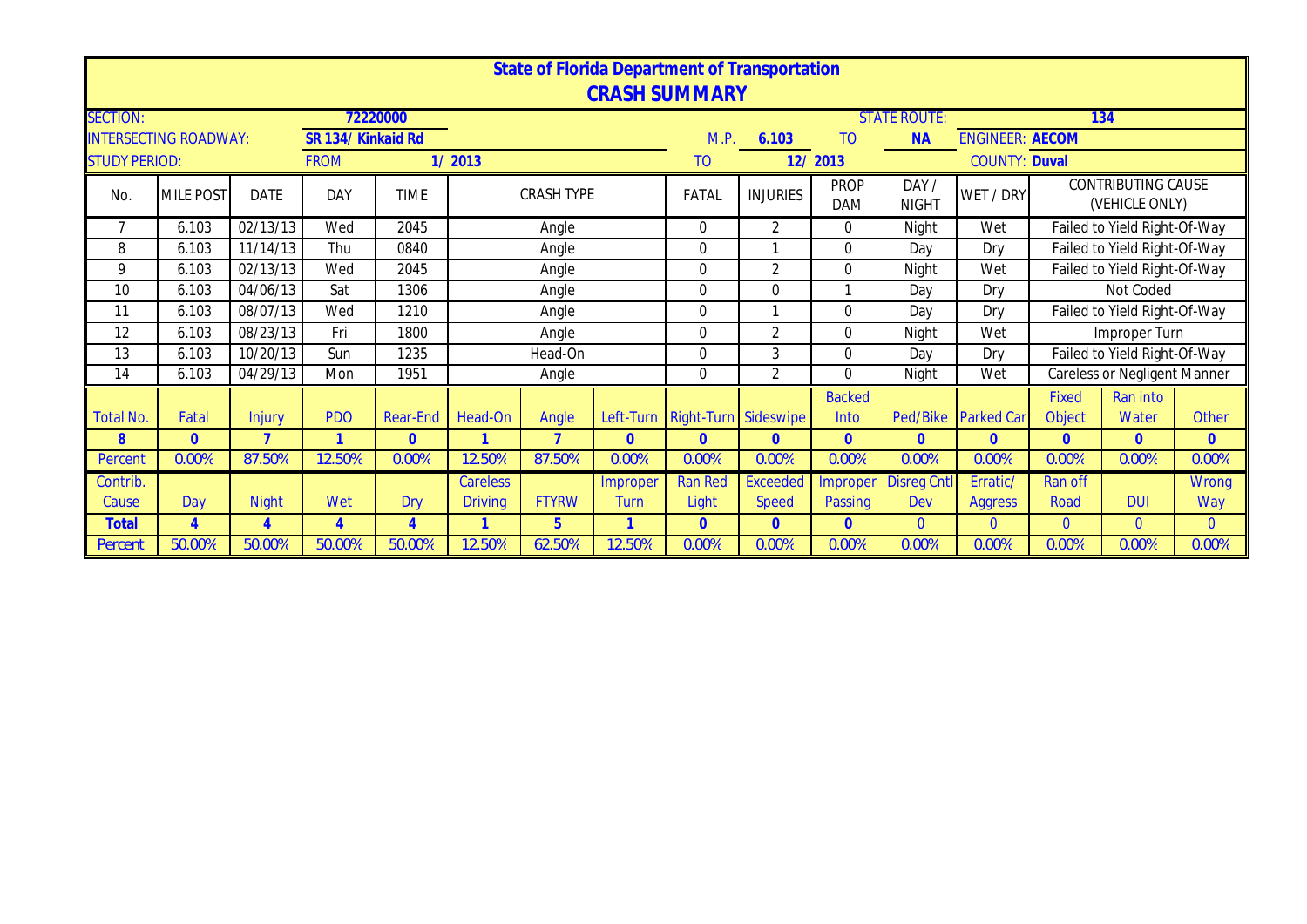|                      |                              |                |                   |                |                 |                   |          | <b>State of Florida Department of Transportation</b> |                 |                           |                      |                        |                         |                                             |                  |
|----------------------|------------------------------|----------------|-------------------|----------------|-----------------|-------------------|----------|------------------------------------------------------|-----------------|---------------------------|----------------------|------------------------|-------------------------|---------------------------------------------|------------------|
|                      |                              |                |                   |                |                 |                   |          | <b>CRASH SUMMARY</b>                                 |                 |                           |                      |                        |                         |                                             |                  |
| <b>SECTION:</b>      |                              |                |                   | 72220000       |                 |                   |          |                                                      |                 |                           | <b>STATE ROUTE:</b>  |                        |                         | 134                                         |                  |
|                      | <b>INTERSECTING ROADWAY:</b> |                | SR 134/Kinkaid Rd |                |                 |                   |          | M.P.                                                 | 6.103           | T <sub>O</sub>            | <b>NA</b>            | <b>ENGINEER: AECOM</b> |                         |                                             |                  |
| <b>STUDY PERIOD:</b> |                              |                | <b>FROM</b>       |                | 1/2014          |                   |          | TO                                                   |                 | 12/2014                   |                      | <b>COUNTY: Duval</b>   |                         |                                             |                  |
| No.                  | <b>MILE POST</b>             | <b>DATE</b>    | <b>DAY</b>        | <b>TIME</b>    |                 | <b>CRASH TYPE</b> |          | FATAL                                                | <b>INJURIES</b> | <b>PROP</b><br><b>DAM</b> | DAY/<br><b>NIGHT</b> | WET / DRY              |                         | <b>CONTRIBUTING CAUSE</b><br>(VEHICLE ONLY) |                  |
| 15                   | 6.103                        | 03/01/14       | Sat               | 1947           |                 | Angle             |          | 0                                                    | 5               | $\Omega$                  | Night                | Dry                    |                         | Failed to Yield Right-Of-Way                |                  |
| 16                   | 6.103                        | 04/18/14       | Fri               | 1021           |                 | Angle             |          | 0                                                    | 3               | $\Omega$                  | Day                  | Wet                    |                         | Ran Stop Sign                               |                  |
| 17                   | 6.103                        | 05/14/14       | Wed               | 1817           |                 | Angle             |          | 0                                                    |                 | 0                         | Day                  | Dry                    |                         | Ran Stop Sign                               |                  |
| 18                   | 6.103                        | 09/02/14       | Tue               | 1622           |                 | Angle             |          | 0                                                    | $\mathbf{0}$    |                           | Day                  | Wet                    |                         | Not Coded                                   |                  |
| 19                   | 6.103                        | 08/02/14       | Sat               | 1557           |                 | Angle             |          | 0                                                    | 2               | $\Omega$                  | Day                  | Wet                    |                         | Failed to Yield Right-Of-Way                |                  |
| 20                   | 6.103                        | 08/16/14       | Sat               | 0700           |                 | Angle             |          | 0                                                    | 0               |                           | Day                  | Dry                    |                         | Failed to Yield Right-Of-Way                |                  |
| 21                   | 6.103                        | 11/29/14       | Sat               | 2308           |                 | Angle             |          | 0                                                    | $\overline{2}$  | 0                         | Night                | Dry                    |                         | Failed to Yield Right-Of-Way                |                  |
| $\overline{22}$      | 6.103                        | 12/07/14       | Sun               | 1552           |                 | Angle             |          | 0                                                    | 0               |                           | Day                  | Wet                    |                         | <b>Careless or Negligent Manner</b>         |                  |
| 23                   | 6.103                        | 11/22/14       | Sat               | 1240           |                 | Angle             |          | 0                                                    |                 | $\Omega$                  | Dav                  | Dry                    |                         | Not Coded                                   |                  |
|                      |                              |                |                   |                |                 |                   |          |                                                      |                 | <b>Backed</b>             |                      |                        |                         | Ran into                                    |                  |
| Total No.            | Fatal                        | <b>Injury</b>  | <b>PDO</b>        | Rear-End       | Head-On         | Angle             |          | Left-Turn Right-Turn Sideswipe                       |                 | Into                      | Ped/Bike             |                        | Parked Car Fixed Object | Water                                       | Other            |
| 9                    | $\Omega$                     | 6              | 3                 | $\overline{0}$ | $\Omega$        | 9                 | $\Omega$ | $\Omega$                                             | $\Omega$        | $\Omega$                  | $\overline{0}$       | $\Omega$               | $\Omega$                | $\mathbf{0}$                                | $\Omega$         |
| Percent              | 0.00%                        | 66.67%         | 33.33%            | 0.00%          | 0.00%           | 100.00%           | 0.00%    | 0.00%                                                | 0.00%           | 0.00%                     | 0.00%                | 0.00%                  | 0.00%                   | 0.00%                                       | 0.00%            |
| Contrib.             |                              |                |                   |                | <b>Careless</b> |                   | Improper | <b>Ran Red</b>                                       | <b>Exceeded</b> | Improper                  | <b>Disreg</b>        | Erratic/               |                         |                                             |                  |
| Cause                | Day                          | <b>Night</b>   | Wet               | Dry            | <b>Driving</b>  | <b>FTYRW</b>      | Turn     | Light                                                | <b>Speed</b>    | Passing                   | <b>Cntl Dev</b>      | <b>Aggress</b>         | <b>Ran off Road</b>     | <b>DUI</b>                                  | <b>Wrong Way</b> |
| <b>Total</b>         | $\overline{7}$               | $\overline{2}$ | $\overline{4}$    | $\overline{5}$ |                 | $\overline{A}$    | $\Omega$ | $\overline{0}$                                       | $\overline{0}$  | $\overline{0}$            | $\mathbf{0}$         | $\overline{0}$         | $\overline{0}$          | $\mathbf{0}$                                | $\overline{0}$   |
| Percent              | 77.78%                       | 22.22%         | 44.44%            | 55.56%         | 11.11%          | 44.44%            | 0.00%    | 0.00%                                                | 0.00%           | 0.00%                     | 0.00%                | 0.00%                  | 0.00%                   | 0.00%                                       | 0.00%            |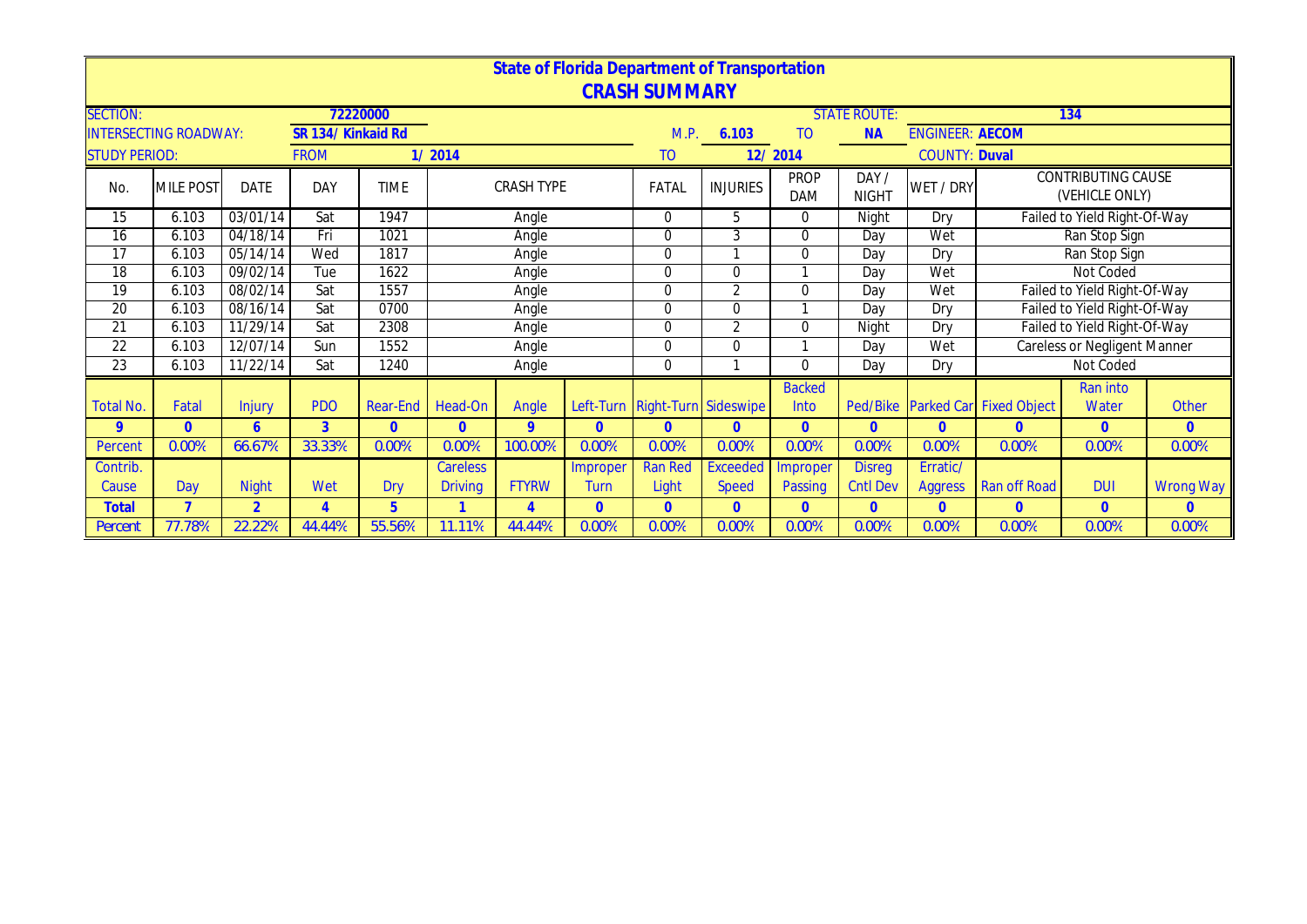|                      |                              |               |                    |             |                                               |                   | State of Florida Department of Transportation<br><b>CRASH SUMMARY</b> |                                |                 |                           |                                  |                        |                        |                                             |                |
|----------------------|------------------------------|---------------|--------------------|-------------|-----------------------------------------------|-------------------|-----------------------------------------------------------------------|--------------------------------|-----------------|---------------------------|----------------------------------|------------------------|------------------------|---------------------------------------------|----------------|
| <b>SECTION:</b>      | <b>INTERSECTING ROADWAY:</b> |               | SR 134/ Kinkaid Rd | 72220000    |                                               |                   |                                                                       | M.P.                           | 6.103           | TO                        | <b>STATE ROUTE:</b><br><b>NA</b> | <b>ENGINEER: AECOM</b> |                        | 134                                         |                |
| <b>STUDY PERIOD:</b> |                              |               | <b>FROM</b>        |             | 1/2015                                        |                   |                                                                       | TO                             |                 | 12/2015                   |                                  | <b>COUNTY: Duval</b>   |                        |                                             |                |
| No.                  | <b>MILE POST</b>             | <b>DATE</b>   | DAY                | <b>TIME</b> |                                               | <b>CRASH TYPE</b> |                                                                       | FATAL                          | <b>INJURIES</b> | <b>PROP</b><br><b>DAM</b> | DAY /<br><b>NIGHT</b>            | WET / DRY              |                        | <b>CONTRIBUTING CAUSE</b><br>(VEHICLE ONLY) |                |
| 24                   | 6.103                        | 06/08/15      | Mon                | 0810        |                                               | Angle             |                                                                       | $\overline{0}$                 | $\Omega$        |                           | Day                              | Dry                    |                        | Failed to Yield Right-Of-Way                |                |
| 25                   | 6.103                        | 05/24/15      | Sun                | 1830        |                                               | Angle             |                                                                       | $\overline{0}$                 | $\mathbf 0$     |                           | Day                              | Dry                    |                        | Failed to Yield Right-Of-Way                |                |
| 26                   | 6.103                        | 11/13/15      | Fri                | 1250        |                                               | Angle             |                                                                       | $\Omega$                       | $\Omega$        |                           | Day                              | Dry                    |                        | Failed to Yield Right-Of-Way                |                |
| 27                   | 6.103                        | 12/12/15      | Sat                | 1235        |                                               | Angle             |                                                                       | $\overline{0}$                 | $\overline{0}$  |                           | Day                              | Dry                    |                        | <b>Careless or Negligent Manner</b>         |                |
| <b>Total No.</b>     | Fatal                        | <b>Injury</b> | <b>PDO</b>         | Rear-End    | Head-On                                       | Angle             |                                                                       | Left-Turn Right-Turn Sideswipe |                 | <b>Backed</b><br>Into     | Ped/Bike                         | <b>Parked Car</b>      | <b>Fixed</b><br>Object | Ran into<br>Water                           | Other          |
| 4                    | $\Omega$                     | $\Omega$      | 4                  | $\Omega$    | $\overline{0}$                                | 4                 | 0                                                                     | $\mathbf{0}$                   | $\mathbf{0}$    | $\Omega$                  | $\overline{0}$                   | $\mathbf{0}$           | $\Omega$               | $\overline{0}$                              | $\overline{0}$ |
| Percent              | 0.00%                        | 0.00%         | 100.00%            | 0.00%       | 0.00%                                         | 100.00%           | 0.00%                                                                 | 0.00%                          | 0.00%           | 0.00%                     | 0.00%                            | 0.00%                  | 0.00%                  | 0.00%                                       | 0.00%          |
| Contrib.             |                              |               |                    |             | <b>Careless</b>                               |                   | Improper                                                              | <b>Ran Red</b>                 | <b>Exceeded</b> | Improper                  | <b>Disreg Cntl</b>               | Erratic/               | Ran off                |                                             | <b>Wrong</b>   |
| Cause                | Day                          | <b>Night</b>  | Wet                | Dry         | <b>Driving</b><br><b>FTYRW</b><br><b>Turn</b> |                   |                                                                       | Light                          | <b>Speed</b>    | Passing                   | Dev                              | <b>Aggress</b>         | Road                   | <b>DUI</b>                                  | Way            |
| Total                | 4                            | $\Omega$      | $\mathbf{0}$       | 4           |                                               | 3                 | 0                                                                     | $\mathbf{0}$                   | $\overline{0}$  | $\Omega$                  | $\Omega$                         | $\mathbf{0}$           | $\Omega$               | $\Omega$                                    | $\overline{0}$ |
| Percent              | 100.00%                      | 0.00%         | 0.00%              | 100.00%     | 25.00%                                        | 75.00%            | 0.00%                                                                 | 0.00%                          | 0.00%           | 0.00%                     | 0.00%                            | 0.00%                  | 0.00%                  | 0.00%                                       | 0.00%          |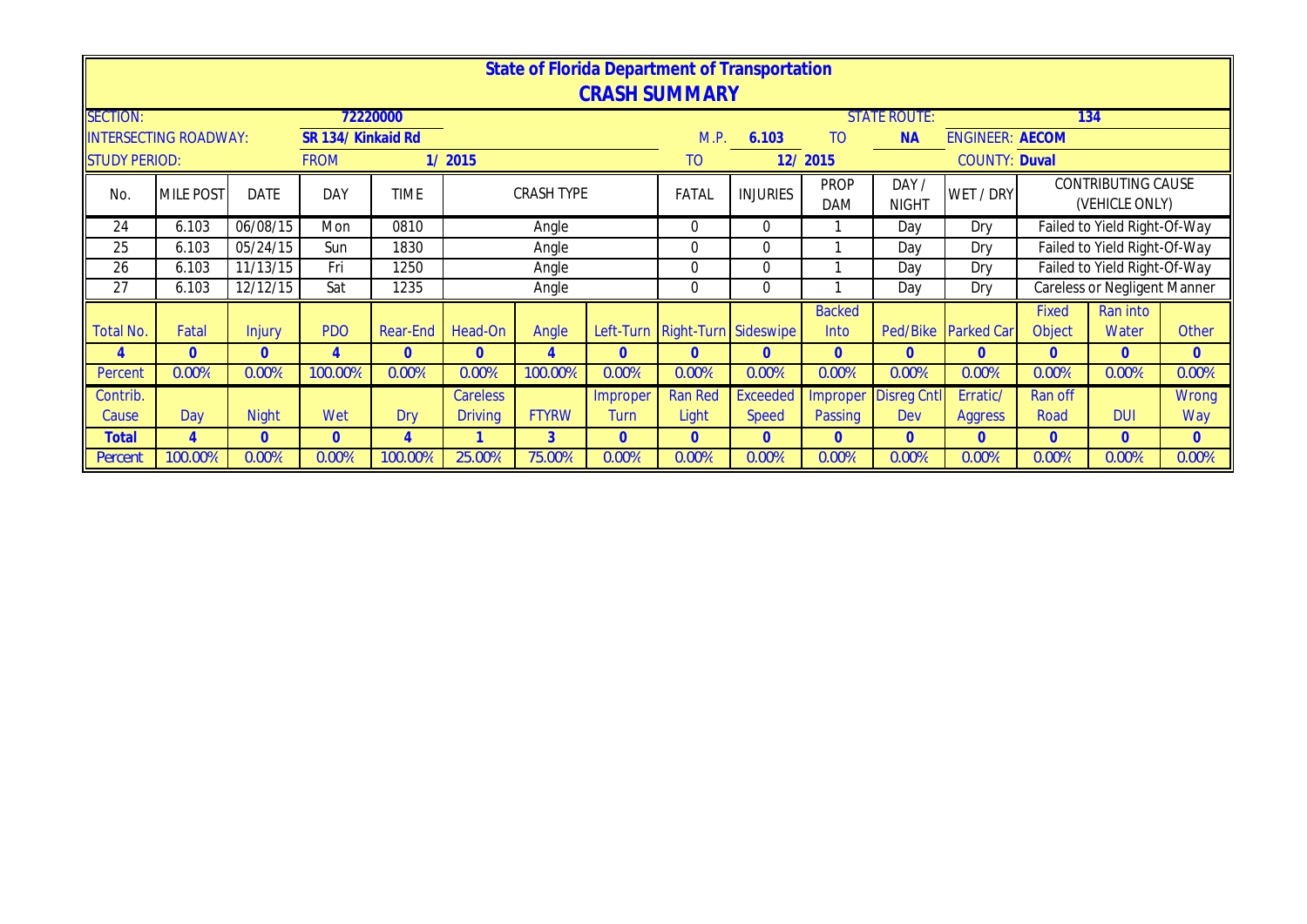|                      | State of Florida Department of Transportation |               |                    |             |                 |                   |                |                                |                 |                                           |                      |                      |                                             |                              |              |  |  |  |
|----------------------|-----------------------------------------------|---------------|--------------------|-------------|-----------------|-------------------|----------------|--------------------------------|-----------------|-------------------------------------------|----------------------|----------------------|---------------------------------------------|------------------------------|--------------|--|--|--|
|                      | <b>CRASH SUMMARY</b>                          |               |                    |             |                 |                   |                |                                |                 |                                           |                      |                      |                                             |                              |              |  |  |  |
| <b>SECTION:</b>      |                                               |               |                    | 72220000    |                 |                   |                |                                |                 | <b>STATE ROUTE:</b>                       | 134                  |                      |                                             |                              |              |  |  |  |
|                      | <b>INTERSECTING ROADWAY:</b>                  |               | SR 134/ Kinkaid Rd |             |                 |                   |                | M.P.                           | 6.103           | <b>ENGINEER: AECOM</b><br>TO<br><b>NA</b> |                      |                      |                                             |                              |              |  |  |  |
| <b>STUDY PERIOD:</b> |                                               |               | <b>FROM</b>        |             | 1/2016          |                   |                | T <sub>O</sub>                 |                 | 12/2016                                   |                      | <b>COUNTY: Duval</b> |                                             |                              |              |  |  |  |
| No.                  | <b>MILE POST</b>                              | <b>DATE</b>   | <b>DAY</b>         | <b>TIME</b> |                 | <b>CRASH TYPE</b> |                | FATAL                          | <b>INJURIES</b> | <b>PROP</b><br><b>DAM</b>                 | DAY/<br><b>NIGHT</b> | WET / DRY            | <b>CONTRIBUTING CAUSE</b><br>(VEHICLE ONLY) |                              |              |  |  |  |
| 28                   | 6.103                                         | 12/30/16      | Fri                | 1838        |                 | Angle             |                | 0                              | $\mathbf 0$     |                                           | Day                  | Dry                  | <b>Careless or Negligent Manner</b>         |                              |              |  |  |  |
| 29                   | 6.103                                         | 02/21/16      | Sun                | 1337        |                 | Angle             |                | $\overline{0}$                 | 2               | $\Omega$                                  | Day                  | Dry                  | Ran Stop Sign                               |                              |              |  |  |  |
| 30                   | 6.103                                         | 06/30/16      | Thu                | 1750        |                 | Angle             |                | $\Omega$                       | 4               | 0                                         | Day                  | Dry                  |                                             | Failed to Yield Right-Of-Way |              |  |  |  |
| 31                   | 6.103                                         | 06/21/16      | Tue                | 0840        |                 | Sideswipe         |                | $\Omega$                       | $\overline{2}$  | 0                                         | Day                  | Dry                  | <b>Careless or Negligent Manner</b>         |                              |              |  |  |  |
| $\overline{32}$      | 6.103                                         | 09/21/16      | Wed                | 1555        |                 | Left-Turn         |                | $\Omega$                       | $\Omega$        |                                           | Day                  | Dry                  | No Contributing Action                      |                              |              |  |  |  |
| 33                   | 6.103                                         | 11/15/16      | Tue                | 1202        |                 | Angle             |                | $\Omega$                       |                 | 0                                         | Day                  | Dry                  | Failed to Yield Right-Of-Way                |                              |              |  |  |  |
| 34                   | 6.107                                         | 09/25/16      | Sun                | 0257        |                 | Angle             |                | 0                              |                 | 0                                         | Night                | Dry                  | Not Coded                                   |                              |              |  |  |  |
|                      |                                               |               |                    |             |                 |                   |                |                                |                 | <b>Backed</b>                             |                      |                      | <b>Fixed</b>                                | Ran into                     |              |  |  |  |
| <b>Total No.</b>     | Fatal                                         | <b>Injury</b> | <b>PDO</b>         | Rear-End    | Head-On         | Angle             |                | Left-Turn Right-Turn Sideswipe |                 | Into                                      | Ped/Bike             | <b>Parked Car</b>    | Object                                      | Water                        | <b>Other</b> |  |  |  |
| $\overline{7}$       | $\overline{0}$                                | 5             | $\overline{2}$     | $\Omega$    | $\overline{0}$  | 5                 |                | $\Omega$                       |                 | $\overline{0}$                            | $\mathbf{0}$         | $\Omega$             | $\Omega$                                    | $\overline{0}$               | $\Omega$     |  |  |  |
| Percent              | 0.00%                                         | 71.43%        | 28.57%             | 0.00%       | 0.00%           | 71.43%            | 14.29%         | 0.00%                          | 14.29%          | 0.00%                                     | 0.00%                | 0.00%                | 0.00%                                       | 0.00%                        | 0.00%        |  |  |  |
| Contrib.             |                                               |               |                    |             | <b>Careless</b> |                   | Improper       | <b>Ran Red</b>                 | <b>Exceeded</b> | Improper                                  | <b>Disreg Cnt</b>    | Erratic/             | Ran off                                     |                              | Wrong        |  |  |  |
| Cause                | Day                                           | <b>Night</b>  | Wet                | Dry         | <b>Driving</b>  | <b>FTYRW</b>      | Turn           | Light                          | <b>Speed</b>    | Passing                                   | <b>Dev</b>           | <b>Aggress</b>       | Road                                        | <b>DUI</b>                   | Way          |  |  |  |
| <b>Total</b>         | 6                                             |               | $\mathbf{0}$       | ┓           | $\overline{2}$  | $\overline{2}$    | $\overline{0}$ | $\Omega$                       | $\Omega$        | $\mathbf{0}$                              | $\Omega$             | $\Omega$             | $\Omega$                                    | $\overline{0}$               | $\mathbf{0}$ |  |  |  |
| Percent              | 85.71%                                        | 14.29%        | 0.00%              | 100.00%     | 28.57%          | 28.57%            | 0.00%          | 0.00%                          | 0.00%           | 0.00%                                     | 0.00%                | 0.00%                | 0.00%                                       | 0.00%                        | 0.00%        |  |  |  |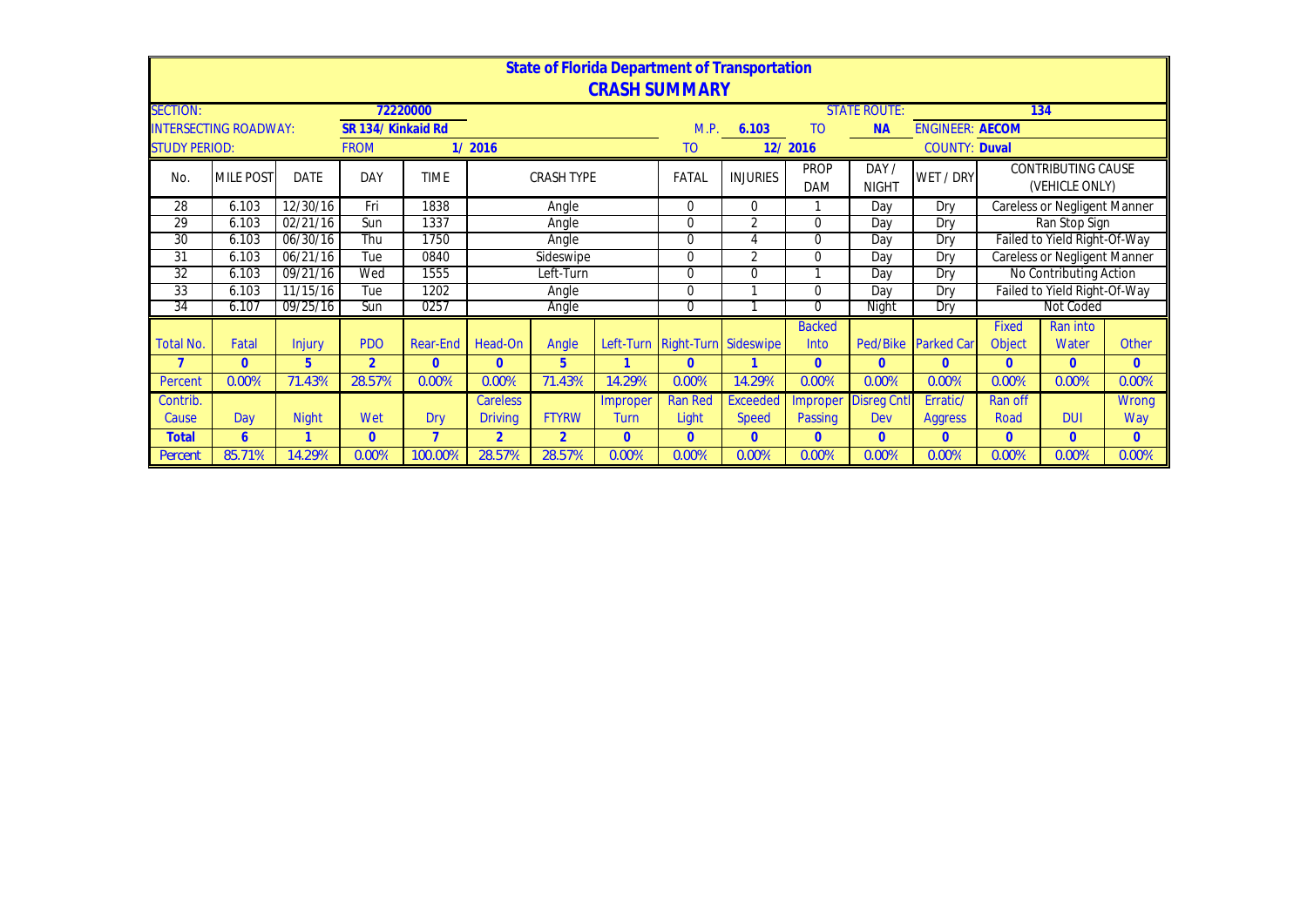## ESTIMATED CRASH REDUCTION SR 134 at Kinkaid Road

| <b>IMPROVEMENT</b>                                                                   | <b>CRF Source</b> | NUMBER OF CRASHES POTENTIALLY IMPACTED<br>$(2012 - 2016)$ |           |                  |                                   |                  |              |       | ARF <sup>X</sup> |                  |                            |                  |              |       |           | <b>ESTIMATED REDUCTION IN CRASHES</b><br>$(2012 - 2016)$ |                                   |                  |              |                         |  |  |
|--------------------------------------------------------------------------------------|-------------------|-----------------------------------------------------------|-----------|------------------|-----------------------------------|------------------|--------------|-------|------------------|------------------|----------------------------|------------------|--------------|-------|-----------|----------------------------------------------------------|-----------------------------------|------------------|--------------|-------------------------|--|--|
|                                                                                      |                   | ANGLE                                                     | LEFT-TURN | <b>SIDESWIPE</b> | <b>OTHER NON-</b><br><b>FIXED</b> | <b>GUARDRAIL</b> | <b>NIGHT</b> | ANGLE | LEFT-TURN        | <b>SIDESWIPE</b> | OTHER NON-<br><b>FIXED</b> | <b>GUARDRAIL</b> | <b>NIGHT</b> | ANGLE | LEFT-TURN | <b>SIDESWIPE</b>                                         | <b>OTHER NON-</b><br><b>FIXED</b> | <b>GUARDRAIL</b> | <b>NIGHT</b> | <b>REDUCTION PER YR</b> |  |  |
| MODIFY MEDIAN OPENING BY RESTRICTING LEFT-<br>TURN/THROUGH MOVEMENTS FROM MINOR ROAD |                   | 33.0                                                      |           |                  | 1.0                               |                  |              | 0.57  |                  |                  | 0.57                       |                  |              | 18.81 |           |                                                          | 0.57                              |                  |              | 3.88                    |  |  |
|                                                                                      |                   |                                                           |           |                  |                                   |                  |              |       |                  |                  |                            |                  |              |       |           |                                                          |                                   |                  |              | 0.00                    |  |  |
|                                                                                      |                   |                                                           |           |                  |                                   |                  |              |       |                  |                  |                            |                  |              |       |           |                                                          |                                   |                  |              | 0.00                    |  |  |
|                                                                                      |                   |                                                           |           |                  |                                   |                  |              |       |                  |                  |                            |                  |              |       |           |                                                          |                                   |                  |              | 0.00                    |  |  |

1 - FHWA Desktop Reference for Crash Reduction Factors 2 - FDOT approved Technical Report "Update of 3 - CMFClearinghouse.org website 4 - Engineering Judgement

**NUMBER OF CRASHES (Per Year) THAT ARE LIKELY TO BE REDUCED WITH PROPOSED IMPROVEMENTS = 3.88**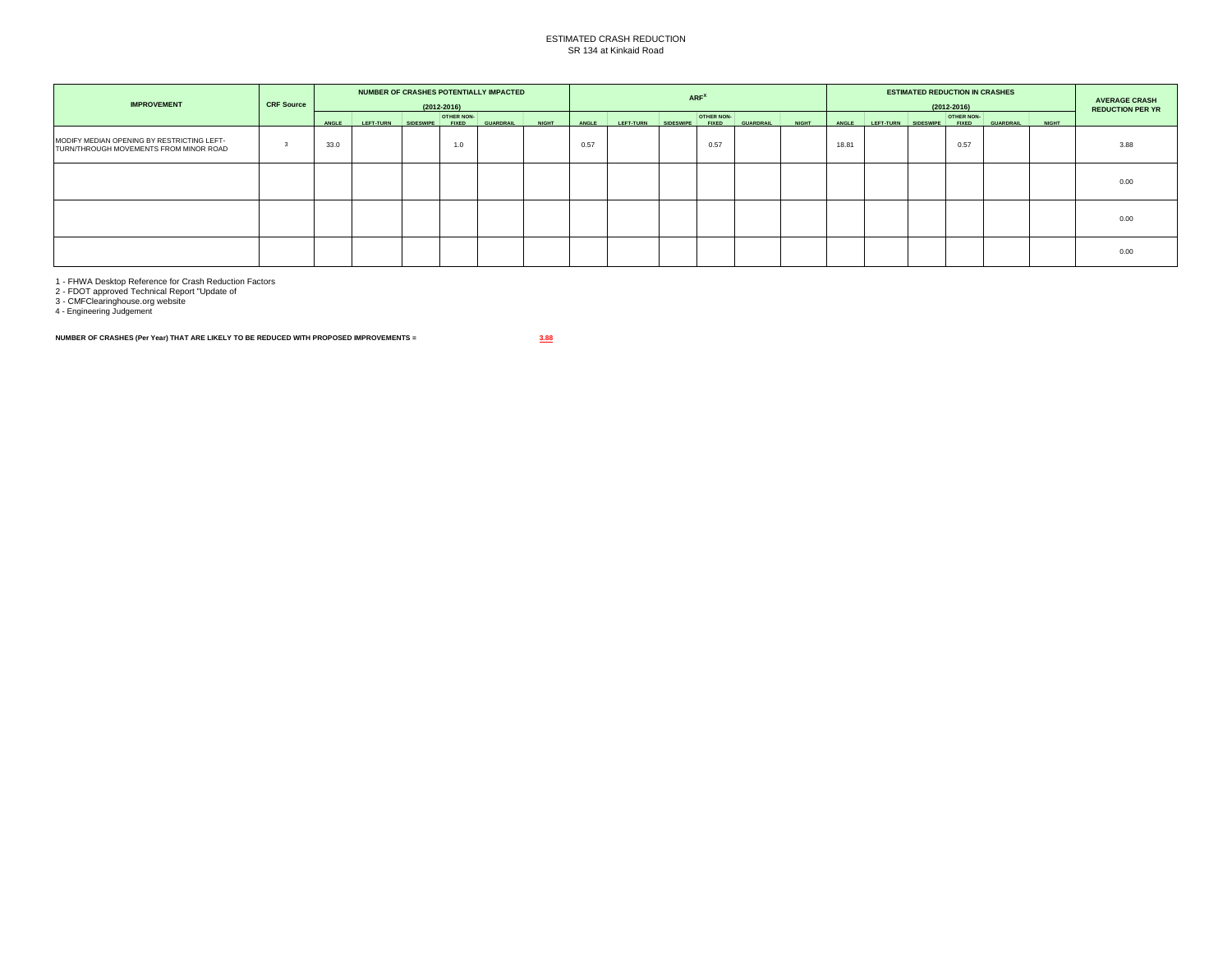| <b>FORM 511</b>      |                                                                                                                                                                                                                               |      |      |            |                               |      | STATE OF FLORIDA DEPARTMENT OF TRANSPORTATION<br>SAFETY OFFICE ANNUAL BENEFIT COST ANALYSIS |         |                |                                                       |                              |                                                        |    |                                                       |                                     | <b>DRAFT</b> |                    |
|----------------------|-------------------------------------------------------------------------------------------------------------------------------------------------------------------------------------------------------------------------------|------|------|------------|-------------------------------|------|---------------------------------------------------------------------------------------------|---------|----------------|-------------------------------------------------------|------------------------------|--------------------------------------------------------|----|-------------------------------------------------------|-------------------------------------|--------------|--------------------|
| 1.<br>2.<br>3.<br>4. | SUBMITTED BY<br>DATE SUBMITTED<br>PROJECT NO.<br>ALTERNATIVE NO.                                                                                                                                                              |      |      |            | <b>AECOM</b><br><b>Mar-19</b> |      |                                                                                             |         |                | WPA NO.                                               |                              |                                                        | SN | 5. X SAFETY STUDY<br>ENV. STUDY<br>SKID (ID)<br>SPEED |                                     | 45 to 65 MPH |                    |
| 6.                   | <b>DISTRICT</b><br>$\overline{2}$                                                                                                                                                                                             |      |      |            |                               |      |                                                                                             | SECTION |                | 72220000                                              |                              |                                                        |    |                                                       | SR 134 at Kinkaid Road              |              |                    |
| 7.                   | <b>BEGIN MILE POST</b>                                                                                                                                                                                                        |      |      |            | 6.103                         |      | END MILE POST                                                                               |         |                | 6.203                                                 |                              | LENGTH                                                 |    | 0.1 NODE                                              |                                     |              |                    |
| 8.                   | DESCRIPTION OF LOCATION/FACILITY TYPE                                                                                                                                                                                         |      |      |            |                               |      |                                                                                             |         |                |                                                       |                              |                                                        |    |                                                       |                                     |              |                    |
|                      | Unsignalized intersection (median opening)                                                                                                                                                                                    |      |      |            |                               |      |                                                                                             |         |                |                                                       |                              |                                                        |    |                                                       |                                     |              |                    |
|                      |                                                                                                                                                                                                                               |      |      |            |                               |      |                                                                                             |         |                |                                                       |                              |                                                        |    |                                                       |                                     |              |                    |
| 9.                   | CAUSE OF ACCIDENT PROBLEMS (LIST AND DISCUSS)<br>Angle/left-turn crashes related to median opening                                                                                                                            |      |      |            |                               |      |                                                                                             |         |                |                                                       |                              |                                                        |    |                                                       |                                     |              |                    |
|                      |                                                                                                                                                                                                                               |      |      |            |                               |      |                                                                                             |         |                |                                                       |                              |                                                        |    |                                                       |                                     |              |                    |
| 10.                  | PROPOSED IMPROVEMENTS (LIST AND DISCUSS):                                                                                                                                                                                     |      |      |            |                               |      |                                                                                             |         |                |                                                       |                              |                                                        |    |                                                       |                                     |              |                    |
|                      | Modify median opening by restricting left-turn/through movements from minor road                                                                                                                                              |      |      |            |                               |      |                                                                                             |         |                |                                                       |                              |                                                        |    |                                                       |                                     |              |                    |
|                      |                                                                                                                                                                                                                               |      |      |            |                               |      |                                                                                             |         |                |                                                       |                              |                                                        |    |                                                       |                                     |              |                    |
|                      |                                                                                                                                                                                                                               |      |      |            |                               |      |                                                                                             |         |                |                                                       |                              |                                                        |    |                                                       |                                     |              |                    |
|                      | <b>YEAR</b>                                                                                                                                                                                                                   | 2012 | 2013 | 2014       | 2015                          | 2016 | AVG                                                                                         |         |                |                                                       |                              | 14. CRASH INFORMATION FOR FACILITY                     |    |                                                       |                                     |              |                    |
| 11.<br>12.           | No. of Crashes<br>No. of Crashes Potentially Reduced By Project                                                                                                                                                               | 11   | 12   | 17<br>19.4 | 12                            | 13   | 14.0<br>3.88                                                                                |         |                |                                                       |                              | <b>COST/CRASH</b><br>$\sim$<br><b>CRASH CLEANUP \$</b> |    |                                                       |                                     |              | 123,598<br>$-100$  |
| 13.                  | <b>TYPE</b>                                                                                                                                                                                                                   | 2012 | 2013 | 2014       | 2015                          | 2016 | Total                                                                                       | 15.     |                | ANNUAL COST OF IMPROVEMENTS                           |                              |                                                        |    |                                                       |                                     |              |                    |
|                      | ALL                                                                                                                                                                                                                           | 11   | 12   | 17         | 12                            | 13   | 65                                                                                          |         |                | <b>TYPE</b>                                           |                              | COST                                                   |    | LIFE AN'L FACTOR                                      |                                     | AN'L COST    |                    |
|                      |                                                                                                                                                                                                                               |      |      |            |                               |      |                                                                                             |         | А.<br>В.       | UTILITY<br>LIGHTING                                   |                              |                                                        |    | 20<br>0.0736<br>15<br>0.0899                          | $\mathsf{\$}$<br>$\pmb{\mathsf{s}}$ |              | ÷.                 |
|                      |                                                                                                                                                                                                                               |      |      |            |                               |      |                                                                                             |         | С.<br>D.       | SIGNALIZATION<br>SIGNING & PVMNT                      | $\mathbb S$                  | 4,079.56                                               |    | 10<br>0.1233<br>0.1908<br>$\ddot{\mathbf{6}}$         | \$<br>$\pmb{\mathsf{s}}$            |              | 778.22             |
|                      |                                                                                                                                                                                                                               |      |      |            |                               |      |                                                                                             |         | Ε.             | ROADWAY                                               | $\mathsf{\$}$                | 75,702.92                                              |    | 20<br>0.0736                                          | s                                   |              | 5,570.35           |
|                      |                                                                                                                                                                                                                               |      |      |            |                               |      |                                                                                             |         | F.<br>G.       | CONT<br><b>MOT</b>                                    | $\mathsf S$<br>\$            | 4,739.08<br>7,978.25                                   |    | 20<br>0.0736<br>0.0736<br>20                          | $\mathsf S$<br>$\mathbf{s}$         |              | 348.71<br>587.05   |
|                      |                                                                                                                                                                                                                               |      |      |            |                               |      |                                                                                             |         | Η.             | MOB                                                   | $\mathbb S$                  | 7,020.86                                               |    | 20<br>0.0736                                          | s.                                  |              | 516.61             |
|                      |                                                                                                                                                                                                                               |      |      |            |                               |      |                                                                                             |         | Ι.             | SUBTOTAL                                              | $\mathbf{s}$                 | 99,520.67                                              |    | 20<br>0.0736                                          | s                                   |              | 7,322.90           |
|                      |                                                                                                                                                                                                                               |      |      |            |                               |      |                                                                                             |         | J.<br>К.       | PE/CEI<br>RIGHT-OF-WAY                                | $\mathsf{\$}$<br>$\mathsf S$ | 59,712.40<br>$\sim$                                    |    | 20<br>0.0736<br>15<br>0.0899                          | s<br>$\pmb{\mathsf{s}}$             |              | 4,393.74<br>$\sim$ |
|                      |                                                                                                                                                                                                                               |      |      |            |                               |      |                                                                                             |         | L.             | CRASH CLEANUP                                         |                              |                                                        |    |                                                       |                                     |              | (\$388.00)         |
|                      |                                                                                                                                                                                                                               |      |      |            |                               |      |                                                                                             |         | M.             | TOTAL                                                 | $\mathsf{S}$                 | 159,233.06                                             |    |                                                       | $\mathsf{s}$                        |              | 19,129.60          |
|                      |                                                                                                                                                                                                                               |      |      |            |                               |      |                                                                                             | 16.     | <b>BENEFIT</b> |                                                       |                              |                                                        |    |                                                       |                                     |              | \$479,560          |
|                      |                                                                                                                                                                                                                               |      |      |            |                               |      |                                                                                             |         |                |                                                       |                              |                                                        |    |                                                       |                                     |              |                    |
|                      |                                                                                                                                                                                                                               |      |      |            |                               |      |                                                                                             | 17.     |                | <b>BENEFIT / COST</b>                                 |                              |                                                        |    |                                                       |                                     |              | 25.07              |
|                      | <b>TOTAL</b>                                                                                                                                                                                                                  | 11   | 12   | 17         | 12                            | 13   | 65                                                                                          |         |                |                                                       |                              |                                                        |    |                                                       |                                     |              |                    |
|                      | PREPARED BY:                                                                                                                                                                                                                  |      |      |            |                               |      |                                                                                             |         |                | <b>APPROVED BY:</b>                                   |                              |                                                        |    | DATE:                                                 |                                     |              |                    |
| <b>AECOM</b>         |                                                                                                                                                                                                                               |      |      |            |                               |      |                                                                                             |         |                | Byungkon (Cody) Ko, P.E. (District 2 Safety Engineer) |                              |                                                        |    | March 2019                                            |                                     |              |                    |
|                      | COMMENTS/CRASH REDUCTION METHOD:<br>Crash Reduction Factors from the following source were used to estimate the reduction in crashes:                                                                                         |      |      |            |                               |      |                                                                                             |         |                |                                                       |                              |                                                        |    |                                                       |                                     |              |                    |
|                      | 1. FHWA Desktop Reference for Crash Reduction Factors<br>2. FDOT approved Technical Report "Update of Florida Crash Reduction Factors and Countermeasures to improve the Development of District Safety Improvement Projects" |      |      |            |                               |      |                                                                                             |         |                |                                                       |                              |                                                        |    |                                                       |                                     |              |                    |
|                      | 3. CMFClearinghouse.org website<br>4. Engineering Judgement                                                                                                                                                                   |      |      |            |                               |      |                                                                                             |         |                |                                                       |                              |                                                        |    |                                                       |                                     |              |                    |
|                      | HIGH CRASH LISTINGS:                                                                                                                                                                                                          |      |      |            |                               |      |                                                                                             |         |                |                                                       |                              |                                                        |    |                                                       |                                     |              |                    |
|                      |                                                                                                                                                                                                                               |      |      |            |                               |      |                                                                                             |         |                |                                                       |                              |                                                        |    |                                                       |                                     |              |                    |
|                      |                                                                                                                                                                                                                               |      |      |            |                               |      |                                                                                             |         |                |                                                       |                              |                                                        |    |                                                       |                                     |              |                    |